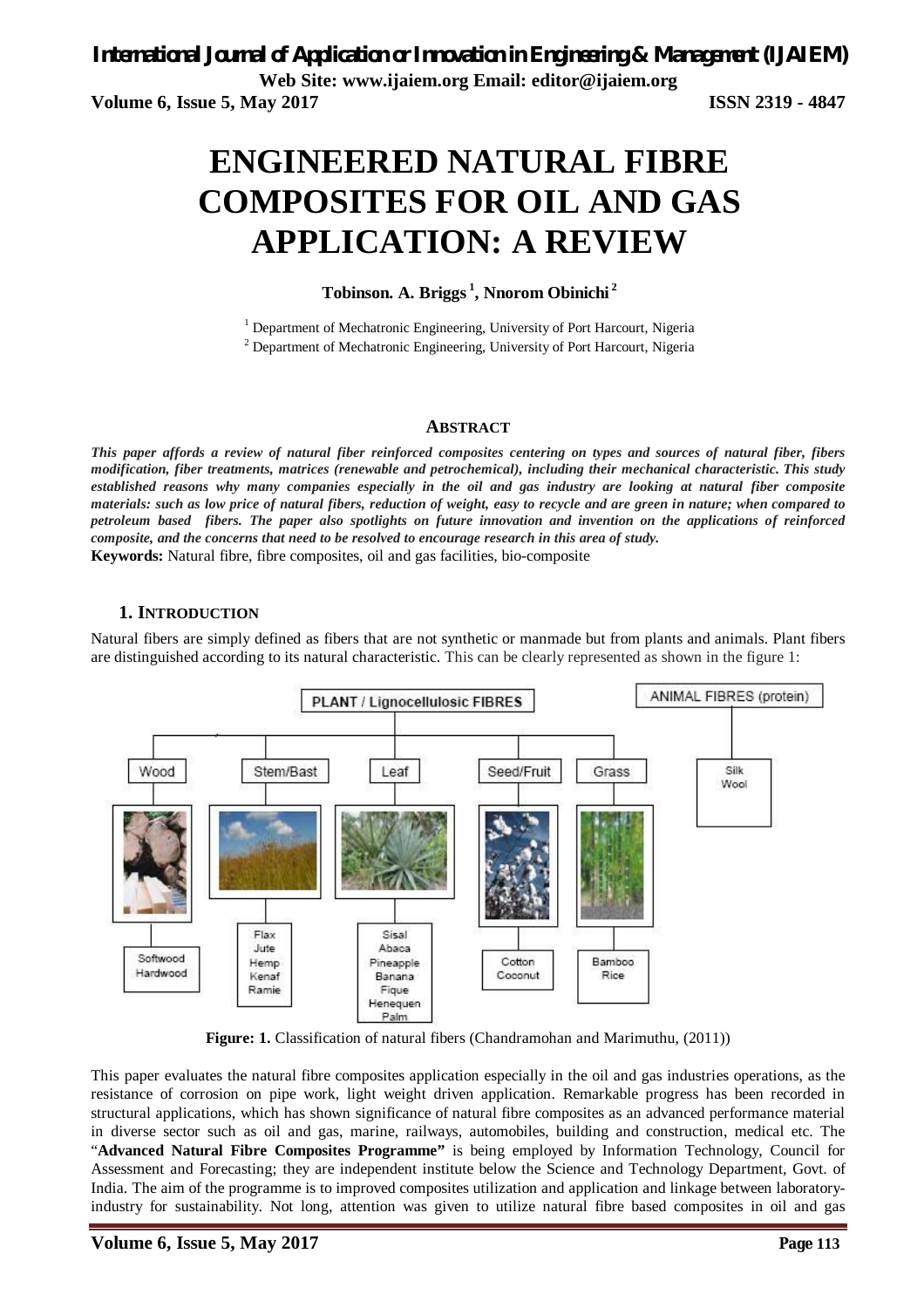# **Volume 6, Issue 5, May 2017 ISSN 2319 - 4847**

facilities. As much as, components cost of composite surpass that of their metallic ones but has lower cost in handling and installation. The cost is even lower when compared to costly metals that are corrosion-resistant such as coppernickel alloys and their likes. Furthermore, the resistance of corrosion advanced reliability and lead to lower through-life costs. Gibson (2003) outlined number of obstacles in the usage of Natural fibre composites, which was noted recognized in the 1980's. These were:

- 1. Requirements by regulatory body, particularly on combustibility
- 2. Deficient in relevant information on performance, particularly in environments that is hostile (including fatigue, wear, erosion and impact abuse, even in environments that contain fluids).
- 3. Deficient in procedures for efficient design and standards of working, and unfamiliarity combination on the designers part
- 4. The composites industry fragmented structures, and
- 5. Complexity in leveling up fabrication processes to build very huge composite structures
- In the last two decades most research undertaken on oil and gas is focused on eliminating the obstacle 1-3,

# **2. APPLICATIONS OF NATURAL FIBER COMPOSITES IN OIL AND GAS FACILITIES**

Natural fiber composites are rapidly captivating as better substitute to conventional materials in terms of high pressure and violent environmental conditions. The innovations in technology in terms of processes and products developments, composites has become eye-catching contender for application in oil and gas such as applications in topside, piping system, sub-sea down-hole tubing etc. This is due to the different requirements for design especially in weight savings and show high strength-to-weight ratio compared to conventional materials, which can resist high pressure and hostile condition of environment (Razak et al., 2012)

In the industrial quarter composite materials has exhibited superior resistance to corrosion, excellent performance in fatigue, and resistance to good temperature extremes and wear. In the past two decades, composite materials have wideranging usage especially in the oil and gas industry in terms of low thermal conductivity and thermal expansion of low coefficient, stiffness and higher axial strength and such, when the configuration it's composite to suite specific application. Composite has made tremendous impact on reducing the manufacturing cost and oil rigs erecting by replacing heavy metal by composite pipes in pipeline project. It is has shown that, in platforms of offshore for diverse applications, the cost compensation of products in composite are much larger when they replace corrosion-resistant metals that are expensive such as duplex/super duplex stainless steel, copper-nickel alloys, titanium etc. used for various application in offshore platforms. Researchers have been broadly made in material made up of composite as well as prediction of life expectancy, technology in joining, methods of inspection, materials standardization, and development in database. This has made composite application more attractive in the sub-sea application in the areas of down-hole tubing and others. The determination of composite mechanical strength, durability when exposed to liquid depend resin selection made. In material selection, the key issues are smoke and fires toxicity while mechanical include impact resistance and unfavorable environments. The offshore application that is most successful for natural fibre composites is in the area of pipe work for aqueous liquids. The design performance-based guidelines for of natural fibre reinforced epoxy (NFRE) pipes have drastically hastened the application in the offshore sector.

The United Kingdom Offshore Operators Association (1994) initiated it and became a standard ISO draft (ISO 2000). It is also, observed that the most major structural materials, epoxy, polyester and vinyl ester, can be prohibited from use in areas where toxicity and smoke will be a difficulty (Gibson, 2001). Modar, the modified acrylic resins can be applied in definite toxicity-sensitive areas, which is not broadly used offshore while the natural fibre reinforced epoxy is broadly used in pipe and tubular works. Table 1a, b and c, list current application of natural fibre composites with their near future used. Natural fibre composites may find brilliant usage in fabrication of the following:

- outlines for oil pollution barricade
- Railings, ladders and gratings on oil-drilling platforms and ships
- Systems for walkway
- Rods for suckers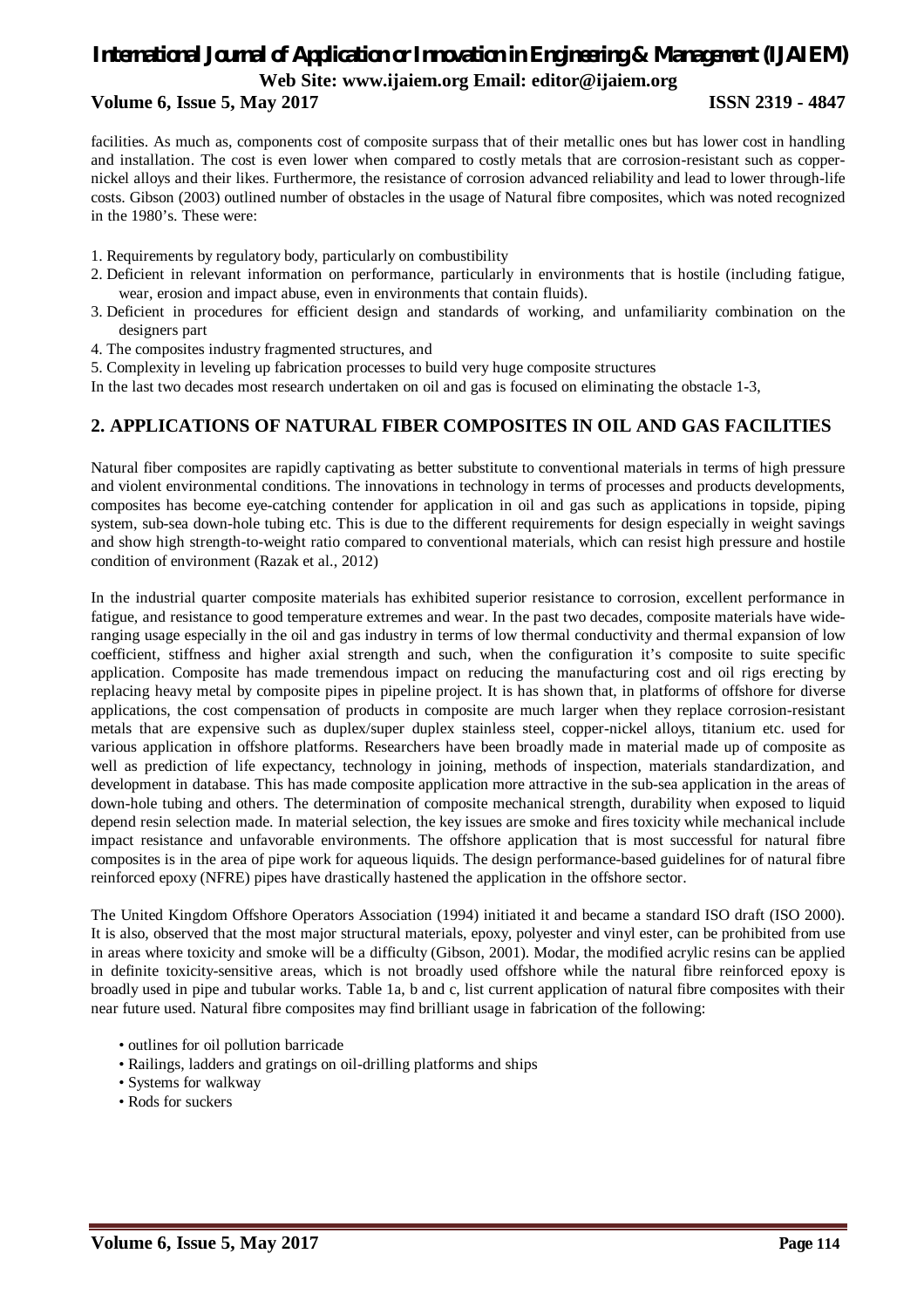# *International Journal of Application or Innovation in Engineering & Management (IJAIEM)* **Web Site: www.ijaiem.org Email: editor@ijaiem.org Volume 6, Issue 5, May 2017 ISSN 2319 - 4847**

 **Table: 1a.** Recent applications of natural fiber composites in oil and gas, offshore facilities (Gibson, 2003)

| <b>Fire protection</b>             | <b>Walkways and flooring</b> | Life boats             |  |
|------------------------------------|------------------------------|------------------------|--|
| <b>Blast</b> protection            | Handrails                    | Buoys and floats       |  |
| Corrosion protection<br>structures | Subsea anti-trawl            | <b>ESDV</b> protection |  |
| Partition walls<br>and shelters    | Casings                      | Boxes, housings        |  |
| Aqueous pipe<br>systems            | J-tubes                      | Loading gantry         |  |
| Tanks and vessels                  | Caissons                     | Pipe refurbishment     |  |
| Firewater systems                  | Cable trays and ladders      | Riser protection       |  |
| Pipe liners                        | <b>Accumulator bottles</b>   | Bend restrictors       |  |
| Separator internals<br>housings    | Well intervention            | Subsea instrument      |  |

 **Table 1b:** A few current applications of natural fiber composites for oil and gas, off-shore facilities

| S/No | <b>Application</b>                                    |
|------|-------------------------------------------------------|
|      | Composite Grids/ Gratings                             |
| 2    | Hand rails & Ladder Components                        |
| 3    | <b>Aqueous Piping System</b>                          |
| 4    | Water & fuel storage tanks, Vessels                   |
| 5    | Low pressure composite valves                         |
| 6    | Spoolable type thermosetting tubes                    |
|      | Sump Caissons and pull tubes                          |
| 8    | Cable support systems                                 |
| 9    | Modular paneling for partition walls                  |
| 10   | High pressure accumulator bottles                     |
| 11   | Flexible & Floating Risers, Drill pipe                |
| 12   | Sub - sea structural components                       |
| 13   | Boxes, housings and shelters                          |
| 14   | Fire water pump casing $&$ sea water lift pump casing |
| 15   | Tendons                                               |
| 16   | Offshore bride connecting between platforms           |
| 17   | Blast & Fire protection                               |

**Table 1c:** Future applications in oil and gas, offshore facilities

| Rigid Risers | Coilable Turbing          | <b>Flexible Risers</b> |
|--------------|---------------------------|------------------------|
| Tendons      | <b>Primary Structures</b> | Separators             |

According to Faruk et al., (2013) the application of natural fiber composite has gained more grounds than glass and carbon fiber. Although, glass and carbon is higher in strength compared to natural fiber but mostly preferred by the oil and gas industries due its reduced weight, recycling, and market enticements.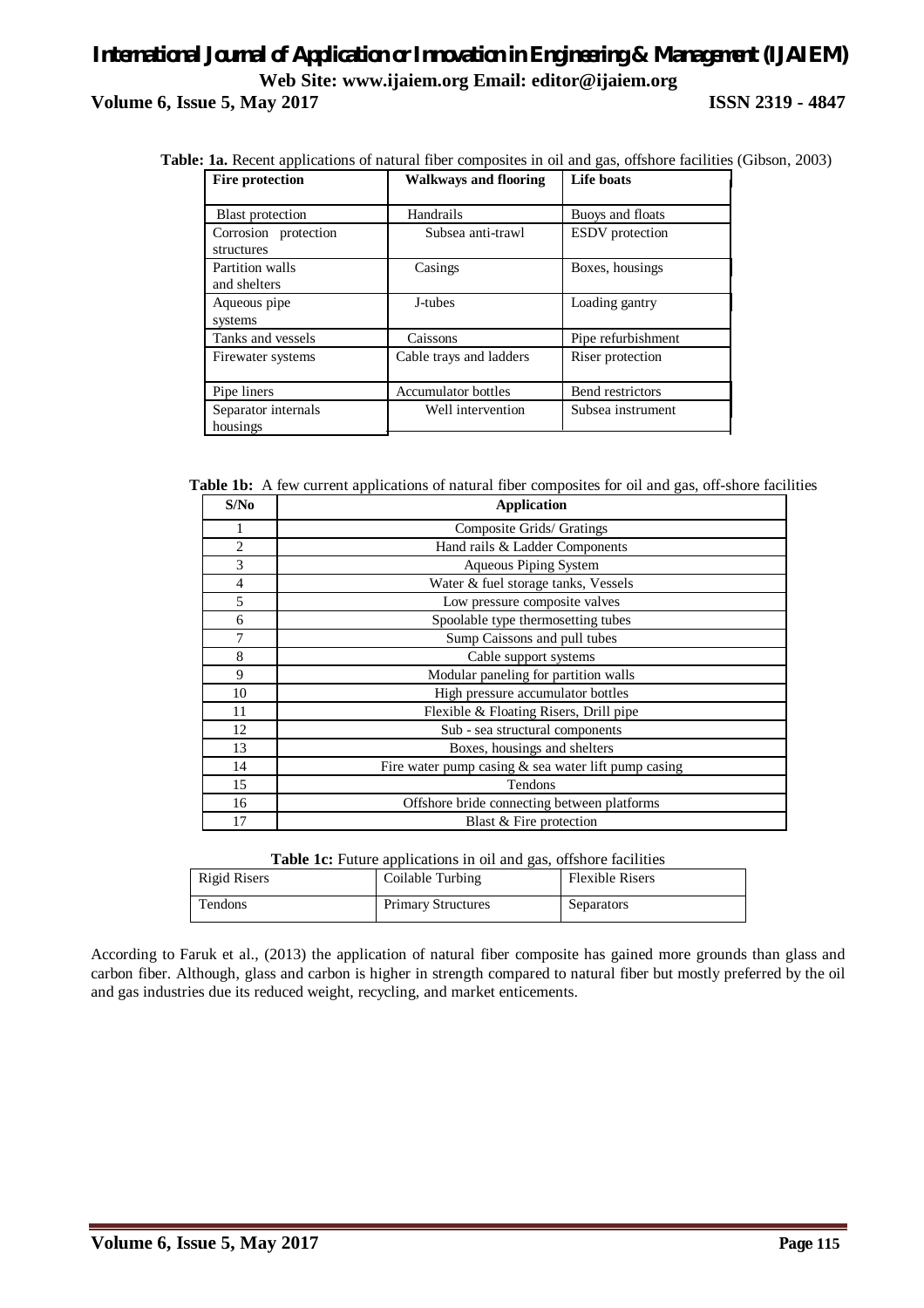# *International Journal of Application or Innovation in Engineering & Management (IJAIEM)*

**Web Site: www.ijaiem.org Email: editor@ijaiem.org**

**Volume 6, Issue 5, May 2017 ISSN 2319 - 4847** 





From available literatures, it has shown that the source of raw material play an integral part in the properties, volatility in princes and advantages in environment and government encouragement. The use of bio-based plastics as reinforced matrices for natural fiber composites is more popular in the technology market.

The growth rate annually from 2003 to 2007 was 38%. In same vein, Europe annual growth rate was high as 48%. Its worldwide capacity from 2007 to 2013 increased from 0.36 million to 2.33 million metric tons and by 2020 it is expected to increase to 3.45 million metric tons. In the recent years, the increased in reviews, patents, and books on natural fiber composites publication shows its importance. Satyanarayana et al., (2009) in their work stated that "the number of publications and patents on biodegradable lignocelluloses' fiber based composites (1995-2007) found in the ISI database by entering the words ''biodegradable, polymer, fiber'' and it is seen that after year 2000, the number of publications and patents rose appreciably" as shown in figure 3.

Faruk et al., (2012) studied 525 papers on natural fibers in polymer composites starting from 2000 to 2010 and added very current results from 2010 to 2012. But their review excluded natural fibers from animals (e.g., wool or silk) or cotton or man-made cellulosic fibers and also wood fiber is excluded.



2007**.**

# **3. MANUFACTURING PROCESS OF NATURAL FIBER COMPOSITES**

In principle, processing techniques for "natural fiber composites" are similar to those of the synthetic fibers. According to the length, orientation and type of the reinforcing fiber, short randomly oriented, unidirectional fibre (raw and carded) and woven fabric are used to incorporate into the reinforcement for the thermoset and thermoplastic resin. The most basic fabrication method is hand layup techniques which are used for thermoset composites; it is the manual mixing process between the fiber and resin. In this procedure, there is composite uniformity in terms of thickness, fiber to resin ratio and the content of void throughout the sample depends on the manual skill used (Pickering et al., 2007). Alternatively, vacuum assisted resin transfer moulding have been widely used for composite fabrication. In this process thermoset resin is used to pull inwards under the vacuum pressure and mix with the fiber. Due to this, better chance of mixing among the fibre and resin can be achieved and more precise spacing in the fiber with thickness uniformity of the final composite obtained. It eases the use of utmost content of the fiber with considerably lesser percentage of constituents in the void than the hand lay-up process (Pickering et al., 2007). An additional technique, is the pultrusion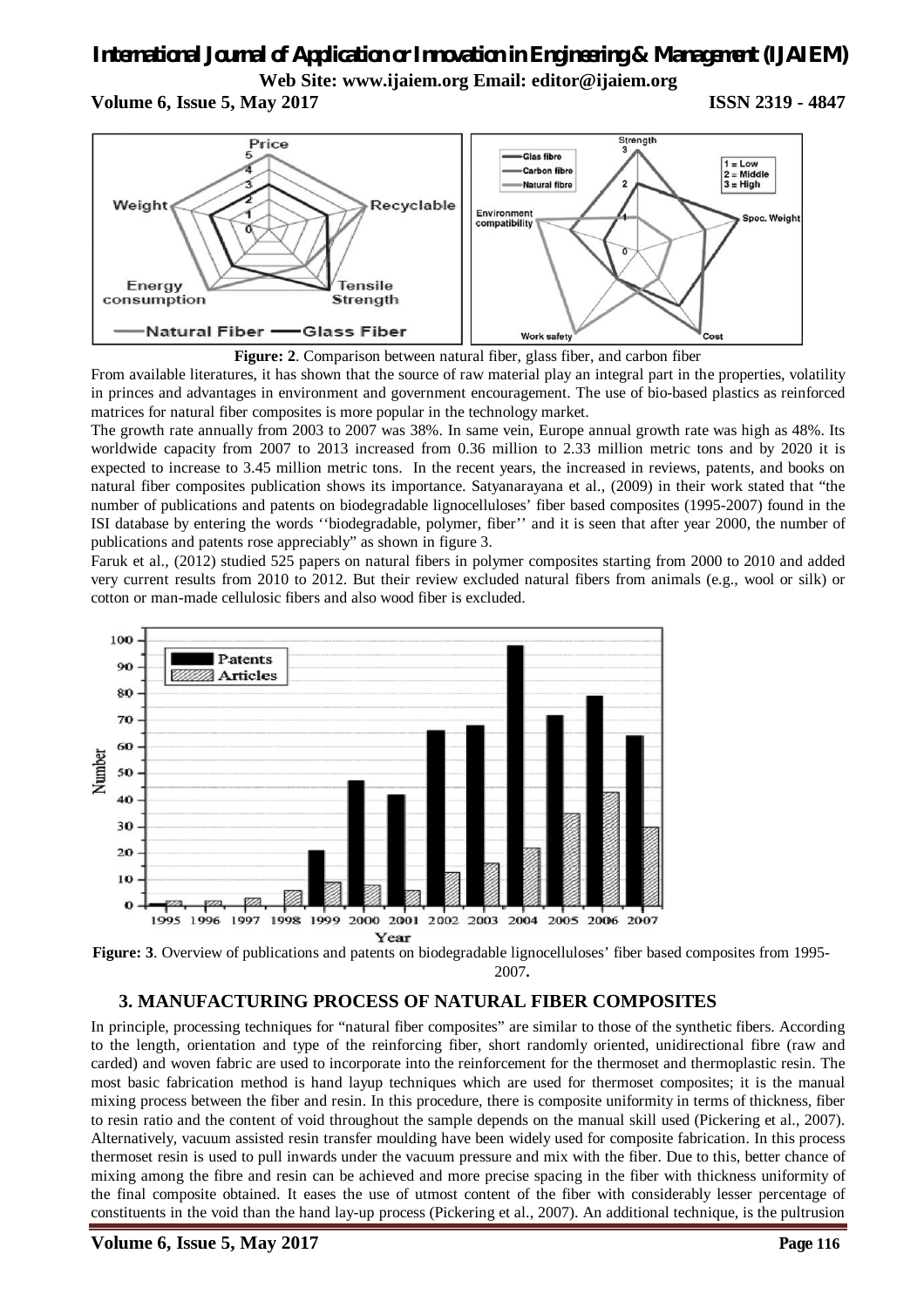# **Volume 6, Issue 5, May 2017 ISSN 2319 - 4847**

process, it involves the use of thermoplastic and thermoset matrix. The reinforcement is pulled through heated die and mixed with resin to produce the composite profile. For compression molding using thermoplastic matrix (the reinforcement is mixed with resin and heated plate are pressed) and molding by injection (the resin fibre are added to the machine and melted into mass of fluid, after that they are injected under high pressure into the form) are widely used for composite fabrication (Adekunle et al., 2010). This process involves high temperature (over 200°C) and pressure (5MPa) for complete reaction between fibre and matrix. The principal manufacturing techniques used to produce composites is outlined below: (source: www. sme.org)

- i. Manual Lay-Up
- ii. Automated Lay-Up
- iii.Spray-Up
- iv. Filament Winding
- v. Pultrusion
- vi. Resin Transfer Molding

The process of cutting reinforcement materials to size with the used of hand range and devices which are poweroperated, After that, the pieces cut are impregnated with material made up of wet matrix, and after that they are laid in excess to the surface of mold that are covered with a release agent with a coated resin gel called Manual lay-up process. In order to remove the air that is trapped and guarantee distribution of uniform impregnated reinforcement material is called hand-rolled, while more of the material being reinforced is added to build-up the thickness of the required part. Prepreg is another technique of Manual lay-up, used to pre-impregnated reinforcement material, which eradicates handling separate part the reinforcement and resin that provides more control of consistent reinforcement and contents of resin. Prepreg is preserved in the refrigerator to avoid premature curing (www.sme.org).

In spray-up methods, it is designed with spray gun that sprayed resin on the surface of prepared mold, which continuously reinforcement into appropriate lengths as the spraying of resin is done. The composite parts are cured after the lay-up. The heated air assisted the curing processes and the oven is used to heat platen presses with the used of autoclaves. The time range for curing is from one hour to half a day or longer. Non-adhering film made up of plastic, it is usually polyester and that is sealed all over the mold plate and lay-up material. A space is gradually created below the bag forcing it against the lay-up process. The entrapped air and excess resin is drawn out using this process. In producing large, complex shaped parts, the effective method is the Vacuum bag molding. Another method is the filament winding process; it involves wrapping the tow of narrow fiber or tows of band impregnated resin of fiber around a mandrel of the required shape which is required which is being produced. After removing the mandrel, the shape produced is hollow. Filament winding process can be used to produce the following - tubing, pipe, pressure vessels, tanks and similar shape items. There are two types of filament winding-hoop or helical winding. The hoop winding process, the tow is approximately perpendicular to the rotating mandrel axis. The rotation of the mandrel moves to the delivery supporting carriage of the material with band width of one and thereby butting one edge of band that is after the earlier band. The helical winding process, deposition of material in a path that is helical in one direction only, it involves turning around on the end and also returns back in a path that is helical in the direction of opposite. The mandrels may be designed using a metallic or non-metallic materials that is collapsible and for easy removal of part or may be dissolved after the curing process.

The pultrusion method is a continuous process primarily used in producing long, shapes in straight form with a constant cross-section. Pultrusion is like extrusion the only difference is just that the material composite is being pulled out, instead of pushing it, through a die. Manufacturing by pultrusions are done using continuous reinforced fibers known as 'roving' which gives reinforcement in transverse and longitudinal in form of materials made up of mat or cloth. The reinforcement's pattern are impregnated in a resin by drawing it throughout wet-out station of the resin; and usually shaped inside a performing or guiding system. The next is to shape and cure them in a set of dies or preheated die. After curing, the pultrusion length is saw-cut. Pultrusions shapes produced are always in solid or hollow form, and typical applications is in rod and bar, tubing, pipe, rungs and ladder rails, also for different types of supports.

Resin molding transfer method are used for the production of big, items that are complex in nature such as shower and bath enclosures, parts of aircraft, cabinets, and components parts for automotive. It is a process of using, a set of halves of the loaded mold with material being reinforced clamped together. Resin is fed by gravity or pumped into the infusing mold material being reinforced. After filling the resin inside the mold, then it is plugged and allowed at a particular temperature to cure. After it has been cured, the next is to separate the halves of the mold and removing the produced part for trimming into the final and concluding process (www.sme.org).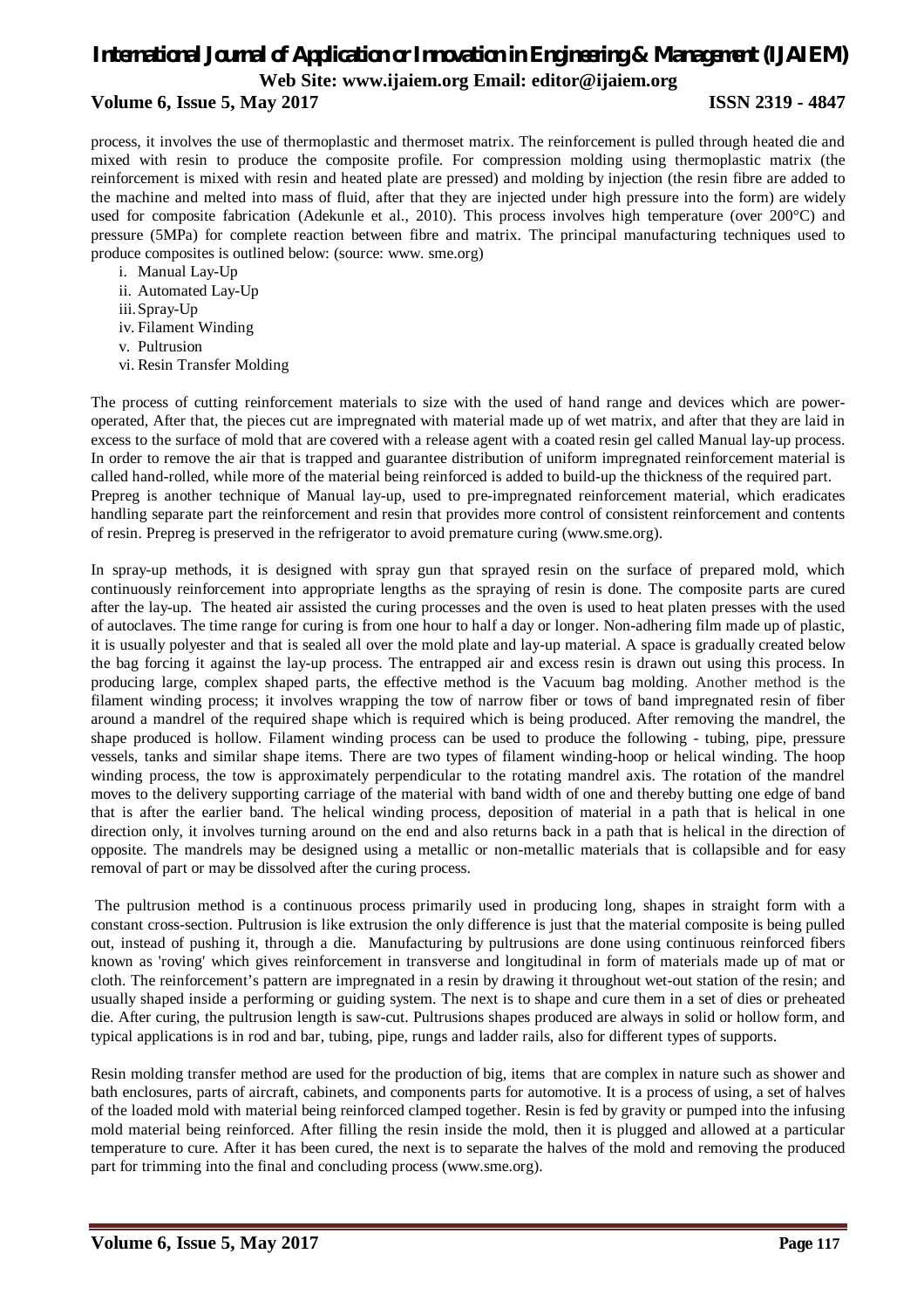# *International Journal of Application or Innovation in Engineering & Management (IJAIEM)* **Web Site: www.ijaiem.org Email: editor@ijaiem.org Volume 6, Issue 5, May 2017 ISSN 2319 - 4847**

Studies shows that the manufacturing technique has strong effect on the natural fibre reinforced thermoplastic composites mechanical properties. It affects the content, distribution of fibre, aspect ratio of the fibre and orientation of the fibre (Aziz and Ansell, 2004; Liu et al., 2007). There are several manufacturing techniques (e.g. injection moulding, compression and extrusion) that are used in the composite industry. However, the compression moulding is preferred when non-woven kenaf mats are used as reinforcing material for the fabrication of composite plates. Compared to other moulding techniques, the compression moulding has the advantages of producing composite plates with uniform material distribution and high fibre aspect ratio due to reduced fibre breakage. Thwe and Liao (2002) investigated on the mechanical and moisture absorption properties of short bamboo fibre reinforced polypropylene composites; and short bamboo-glass fibre reinforced polypropylene hybrid composites. The laminates were fabricated by the compression moulding method. They reported that the inclusion of glass fibre as additive (20 wt%) and the use of coupling agent (maleic anhydride polypropylene) noticeable improved the resistance to moisture absorption since the results indicated substantial drop in the moisture content at saturation.

## **4. MODIFICATION OF SURFACE FOR NATURAL FIBER COMPOSITES**

Natural fibers surface are modified via different methods. The development of new natural fibre composites that is beneficial with thorough and fundamental understanding of the surface and fiber. The limitations and inadequacy of NFCs, if they are used as composites reinforcement, are connected to the lesser strength properties, resistance to poor absorption of moisture, adhesion with low interfacial, limited temperature of maximum processing (about 200°C), and dimensional stability and lower durability (shrinkage and swelling). The treatments of NFCs are carried by four types of metheds, chemical, physical, biological and nanotechnology (NT). The methods of modification are of diverse efficiencies for the improvement of fibers mechanical properties, the bonding existing in the matrix and fibre will lead to the development of various properties of final products. If the hydrophilic nature of natural fibres is decreased, then the adhesion improvement on the interface can be achieved by modification of fibre, they can be performed using physical or chemical methods. The treatment by physical methods affects only the fibres surface structure while the composition of chemical for the fibres is not changed. Examples of physical treatment, is corona method of treatment (Ke et al., 2008; Sakata et al., 1993), cold plasma treatment (Wang et al., 1993) and thermal treatment (Li et al., 2008) is in the literature. Alternatively, modifying the surface natural fibres by applying chemical compounds changes the the surface chemical composition and so improve the adhesion between the fibres and matrix of the polymer. Chemical coupling is an important method chemical modification (Bledzki and Gassian, 2008) they are carried out *via* treatment of fibre with maleic anhydride-polypropylene copolymers in order to improve the interface between the fibres based cellulose and polypropylene (Bledzki and Faruk, 2003).

The major drawbacks of natural fibers in particular composites are the unfortunate compatibility among fiber matrix and their higher absorption of moisture. So, modifications of natural fiber are allowed because it leads to modification in surface properties of the fiber in order to get better bond with dissimilar matrices. A very good stiffness and strength might be attained if there interface is strong that is naturally very brittle with propagation of easy crack throughout the fiber and matrix. From the matrix to the fiber, the stress transfer efficiency can be reduced by an interface that is weaker. Extensive study was done and it was stated in literature review, it was explained that the interface significance and effect of various types of modification on surface for the physical and mechanical properties of natural fiber reinforced composites. There is observation in the trend which show a chemical modification preference (alkaline, acetylation, silane, benzoylation, acrylation and acrylonitrile grafting, maleated coupling, permanganate, peroxide, and isocyanate treatment) compared to physical modification (corona and plasma treatment). It has been made known that silane and maleated method of treatment is becoming a suitable choice method because of its beneficial results (Lie et al., 2007; John and Anandjiwala, 2008; Xie et al., 2010). The suppliers of additive has improved their additives with an amount of higher anhydride functional groups than the earlier grades existing that was used in 1980 and 1990 century, that form additional chemical links for the sites, causing a significant performance development at lower contents of additive. The composites absorption of water can be reduced using coupling agents which has not leads to reduction in performance of long-term. For natural fibers, the processing methods of using the technology of enzyme are substantially increasing. Recently, the enzymes utilization in textile field and modification of natural fiber is rapidly increasing (Bledzki et al., 2010). The technology is accepted because the enzymes application is friendly in the environment. The catalyzed reactions are very precise with a performance of focused. Furthermore, the technology of enzyme is cost effective, leading to better quality of product for mostly use modification by maleated and silane.

## **5. Chemical modification of natural fiber composites**

The chemical modification of fiber surface, use the entire fibers or chemical agents throughout. A fiber that has strongly polarized cellulose is incompatibly inherent with polymers that are hydrophobic. Presently, numerous research projects are carried out on the utilization of cellulose-based plastics as fibers reinforcement. Though, these fibers contain cellulose, hemicellulose, and lignin (Rowell, 1997). Ghali et al., (2011) studied the effect of chemical modification of luffa cylindirica fibers on the mechanical and hygrothermal behaviours of polyester-luffa composites.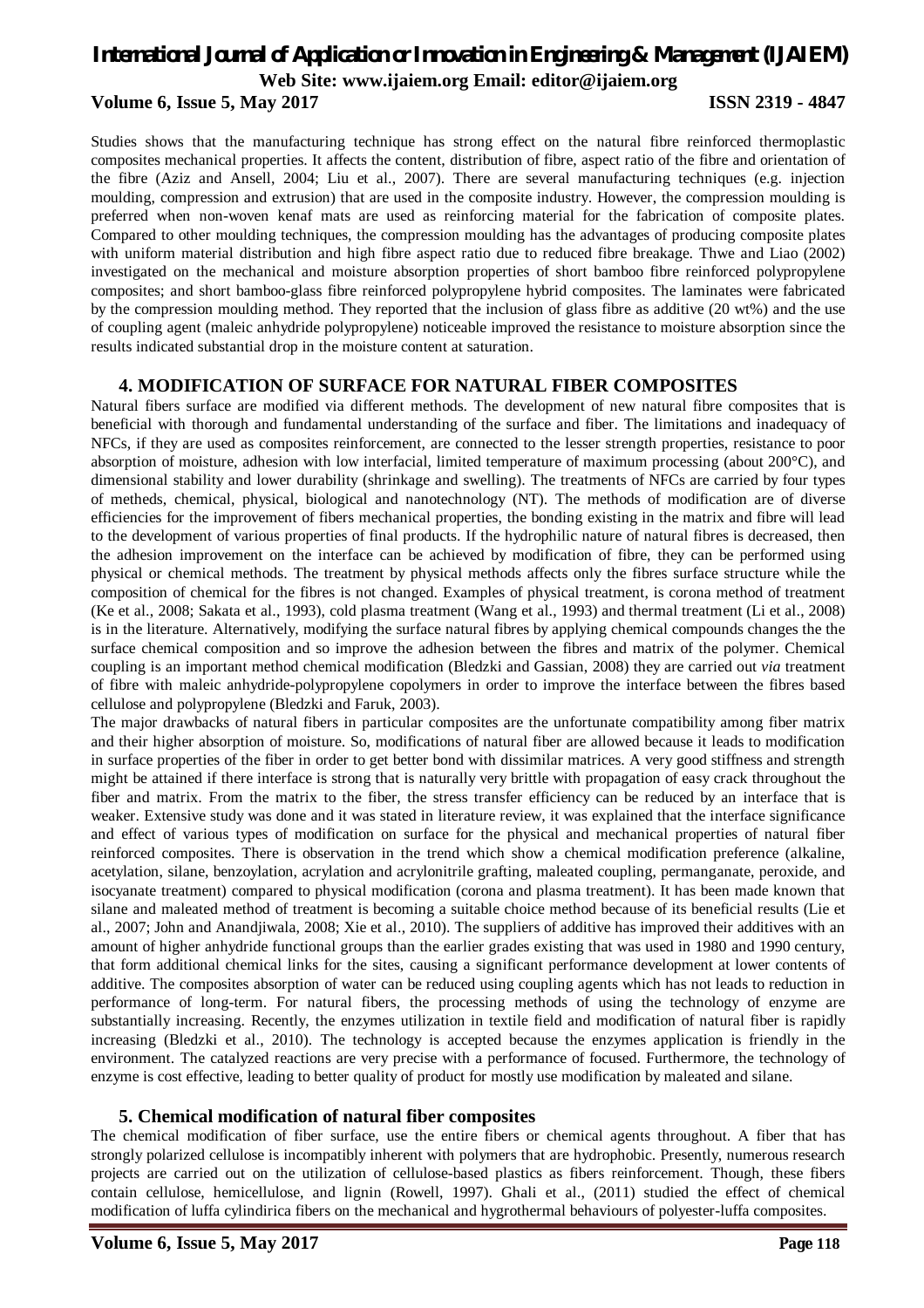# **Volume 6, Issue 5, May 2017 ISSN 2319 - 4847**

Seena et al., (2005) investigated the acetylation banana fibre effect in reinforced composites of phenol formaldehyde and it was revealed that the tensile modulus and tensile strength and impact strength is improved compared to untreated banana fibre composites. Liu et al., (1994) also investigated the acetylation effect in composites of natural fibre (rayon, cotton, polystyrene with wood as matrix) and tit was seen, by the use micro-debonding test and it was reveal that acetylated had improved shear interfacial strength of the fibres. In addition, it was reveal that increase in acetylation fibres free surface energy. Zafeiropoulos et al.,(2002) studied the aectylation of hemp, flax and wood of fibre and succeded in taking away non-crystalline fibres constituents, changing the free energy surface of the fibre, also changing the surface topography characteristics of the fiber, and improving the stress transfer interface efficiency of the fiber (Tserki et al., 2005)

Mohd Yuhazri et al., (2011) investigated the NaOH effect on kenaf fiber reinforced polyester composite. It was seen that the composite mechanical properties increases with increase in alkali concentration. Mohamed Edeerozey et al., (2007); Sharifah et al., (2004) reported that the fiber from kenaf can be reinforced by using thermoplastic and thermoset plastic. Though, we can achieve the increase in property by surface modification of the fiber.

Aziz et al., (2005) investigated the modified polyester effect of resins in alkali-treated kenaf fiber composites. Four different polyester resins were used in this investigation. Hemp has been used traditionally, for rope making but these days the fiber from hemp is used to make items such as shoes, clothing and toys. The fiber is non-toxic, fully biodegradable, and recycled. Rajeev et al., (1997) investigated the tensile properties of treated kenaf fiber by using silane with fiber from sisal. They establish that the based composites on the modified matrix generally have better mechanical properties to those containing the matrix that is unmodified.

Maya Jacob et al., (2010) conducted experimental investigation using coupling agent called zein. The characterization of fiber is done using FTIR. It was reported that chemically modified fibers from kenaf were seen to have better mechanical and viscoelastic material properties. In order to decrease sensitivity of the moisture and decay through biological and to optimize the fiber matrix interface properties, the natural fibers used in polymer composite can be treated by physical and chemical methods (Feng et al., 2001). If the fibers is treated with appropriate chemicals, the fibers reinforcing efficiency in the composite and adhesion interface between fibers and most matrices of polymers was evaluated Mattoso et al., (1997); Martins and Joekes (2003). The surface of the fiber is cleaned using chemical treatment; the surfaces are chemically modified, delayed the absorption of moisture process and also the surface roughness is increased. It was reported that the treatment by alkalization enhance the mechanical properties of the fiber from kenaf as to untreated kenaf fiber Mohd Edeerozey et al., 2007. The following process were used to a get better modification of sisal fiber surface/interaction of matrix: alkali treatment, H<sub>2</sub>SO4 treatment, conjoint H<sub>2</sub>SO4 and dewax alcohol/benzol treatment, treatment by alkali, treatment by thermal, treatment using acetylated, thermal-alkali treatment and alkali-thermal treatment Li et al., 2000.

Ray and Sarkar (2001) studied the jute fibers occurring changes after treating it with 5% NaOH solution for various time 0, 2, 4, 6, and 8 hrs. A weight loss of 9.63% was measured during treatment in 2 hr with a hemicelluloses drop content ranging from 22 to 12.90%. It was reported that the modulus and tenacity of treated fibers increase by 45% and 79%, and the strain breaking were reduced by 23% after treatment for 8 hr. After treating for 6 hr, the fibers crystallinity only increases.

Ray et al., (2001) studied the treatment of jute fiber with 5% NaOH period of 2, 4, 6, and 8 hrs. Thermal analysis report shows that desorption of moisture were seen at a temperature that is lower in the fibers that are treated. The fiber fineness which gives additional surface area may cause moisture evaporation. The loss of moisture for treated alkali jute fiber for a period of 6 and 8 hrs decreased because of the fibers crystallinity increase. In all the fibers that are treated, it was observed that the hemicelluloses percent degradation is decreased.

Mwaikambo and Ansell (2002) investigated crystallinity index, thermal resistance and morphology on the surface of alkali untreated and treated natural fibers. They reveal that the solution of alkali (NaOH) concentration influence the fibers thermal resistance. They also reported that a cellulose fast degradation was between 0.8 and 8% of NaOH, and the degradation was observed to be insignificant outside this range. The crystallinity index of hemp fiber insignificantly droped while sisal, kapok, and jute fibers showed a small raise in crystallinity index at the concentration of NaOH ranging from 0.8-30%. SEM micrograph of all the fibers that are untreated revealed the surface was relatively smooth whereas, all treated alkali fibers confirmed that surfaces are uneven because of molecular weight loss of hemicellulose and species.

Sydenstricker et al., (2003) conducted research on the alkali (NaOH) treated sisal fibers for thermal properties. They revealed that fibers density and lignin content was reduced with NaOH treatment. Furthermore, alkali treatment caused a significant reduction in absorption of moisture in sisal fiber. They reported that TGA thermograms of treated NaOH fiber were observed to be resistant thermally than the fibers that are untreated.

Razera and Frollini (2004) investigated the alkali (NaOH) treatment effect on jute-phenolic resin composites physical properties. The treatment of fiber was at 5% NaOH solution. It was reported the impact strength, tensile strength, and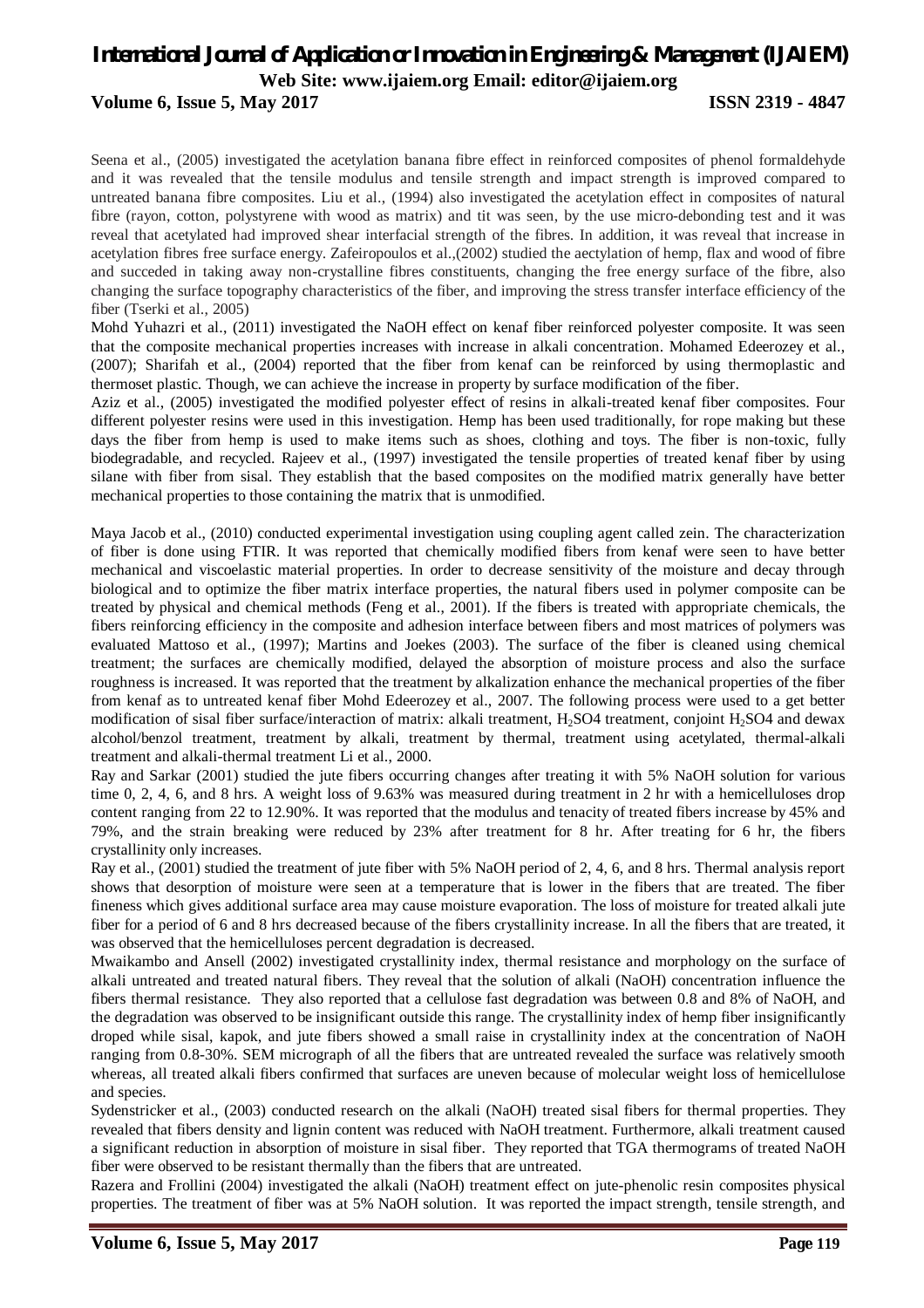# **Volume 6, Issue 5, May 2017 ISSN 2319 - 4847**

break at elongation of treated NaOH fiber composites eas found to be the highest while the lowest was the uptake of water. SEM micrograph analysis of the surface of fracture impact showed that treated alkali fibers surrounded with the matrix to a high level than the fibers untreated. In addition, the mechanism of pull-out could was seen in fiber of untreated jute. The adhesion improvement in phenolic resin and jute fibers resulted to the treatment of NaOH that contribute to the hydroxyl and hydroxymethyl groups' reaction of jute fibers and phenolic resin respectively.

Mwaikambo and Ansell (1999 and 2002) found that alkalization of plant fibers (sisal, hemp, jute and kapok) effectively changes the topologies surface of the fibers and their crystallographic structures. However, the sodium hydroxide (NaOH) concentration for alkalization must be taken into consideration. Moreover, they have reported that surface removal of impurities on fibers from plant is a benefit for adhesion of fiber matrix. This might assist both bonding reaction and mechanical interlocking due to the exposure of fibril for chemical like the dyes and resins.

Bisanda (2000) also examined the alkali treatment effect on the ability of wetting and consistency of sisal-epoxy composites. Treatment of sisal fiber in NaOH solution resulted in more rigid composites with lower porosity and hence higher density. The treatment has been shown to improve the adhesion characteristics because of an increase in surface tension and surface roughness. From the analysis, the resulting composites showed improvements in the water resistance and compressive strength. It was reported that the removal of lignin in intercrystalline and intracrystalline and extra waxy substances on the surface by increasing the possibility of alkalization for chemical bonds and mechanical interlocking substantially.

Ray and Sarkar (2001) conducted a research on the characterization of alkali-treated jute fibers for mechanical and physical properties. The treatment with alkali jute fibers using 5% solution showed that majority of the changes occurred within 2-4 hours of treatment. The weight loss due to losing their cementing capacity in the fiber structure, separating the fibers from the strands, and dissolution of hemicellulose was maximized at these treatment hours. Thus, a sharp drop in the linear density was measured from 33.0-14.5 denier after 6 hours of treatment. The loss of hemicellulose led to closer packing of its cellulose chains. On further treatment with alkali solution from 4-8 hours, the fibers crystallinity was seen to have improved. The fibers modulus and tenacity were seen to be better by 45 and 79%, in that order and the breaking percentage strain were decreased by 23% after 8 hours of treatment. This indicated that fibers become stiffer and more brittle with increase in fibers crystallinity. The rate of change of tenacity, modulus, and breaking strain showed the possibility of two different mechanisms before and after 4 hours of treatment. Furthermore, Jahn et al., (2002) explained that when flax fibers were subjected to NaOH treatments, so called mercerization, the extent of polymorphic change of cellulose I to cellulose II was taken place within the crystalline domains of the fiber depends on the alkali concentration.

Zefeiropoulos et al., (2002(a)) studied two different surface modification treatments (acetylation and stearation) on two grades of flax fibers (green and dew retted flax). Acetylation has been found to increase the percent weight gain of fibers at high levels (around 15-17%), which implies that the treatments is affecting the bulk and not just the surface of flax fibers. An investigation of the acetylation condition indicated that the presence of moisture in the fibers is beneficial for the reaction, as it hydrolyses acetic anhydride to acetic acid, a compound that swells the fiber and facilitates the reaction. For stearation, the percent weight gain of the fiber after treatment indicated that only the surface is affected and not the bulk, as in the case for acetylation. It has been found that both treatments result in a fibers noncrystalline constituent removal and alter the surface characteristics topology. Also, the results showed that both treatments change the fiber surface free energy. Acetylation increased fiber surface energy whereas stearation decreasing it (Zefeiropoulos et al., 2002(b)). They reported that acetylation improved the stress transfer efficiency at the interface for both green and dew retted flax fibers. The optimum treatment time was 2 hours for acetylation of dew retted flax and 4 hours for acetylation of green flax. The stearic acid treatment enhanced the efficiency stress transfer at the interface but only for lower treatment times. The optimum treatment time was 36 hours for both green and dew retted flax fibers. It has also found that stearation for 90 hours deteriorated the interface in both green and dew retted flax fibers. The reasons were because the longer time of treatment deteriorated the fiber strength, and an excess of stearic acid present on the fiber surface may have acted as a lubricant more than as a compatibilizer. Similarly, Joseph et al., (1996(a)) ivestigated the chemical treatment effect on the tensile properties of sisal fiber-reinforced using low density polyethylene (LDPE) composites. Treatment using chemicals such as NaOH, isocyanate, permanganate, and peroxide were carried out to get a better bonding at the interface of fiber-polymer. Alkali treated fiber composites showed better tensile properties than untreated composites. This was because their rough surface topography and aspect ratio were increased. They found out that cardinal derivative of toluene diisocyanate (CTDIC) treated composites exhibit better mechanical properties. It is because the structure of long chain of CTDIC linked to fibers cellulosic makes it more compatible and hydrophobic and extremely dispersible in the LDPE matrix. The SEM micrographs also showed the strong fiber matrix adhesion in sisal-LDPE composites.

Fung et al., (2002) investigated the matrix maleation effect and content of fiber on process ability, morphology, and mechanical properties of sisal fiber-reinforced PP (PP) composites. In order to improve the interfacial bonding between sisal fiber and PP, the PP matrix was maleated (MAPP) by blending PP and maleic-anhydride-grafted-PP in the weight ratio of 9:1. It was reported that the sisal fiber/MAPP composites has a lower viscosity of melt (as shown by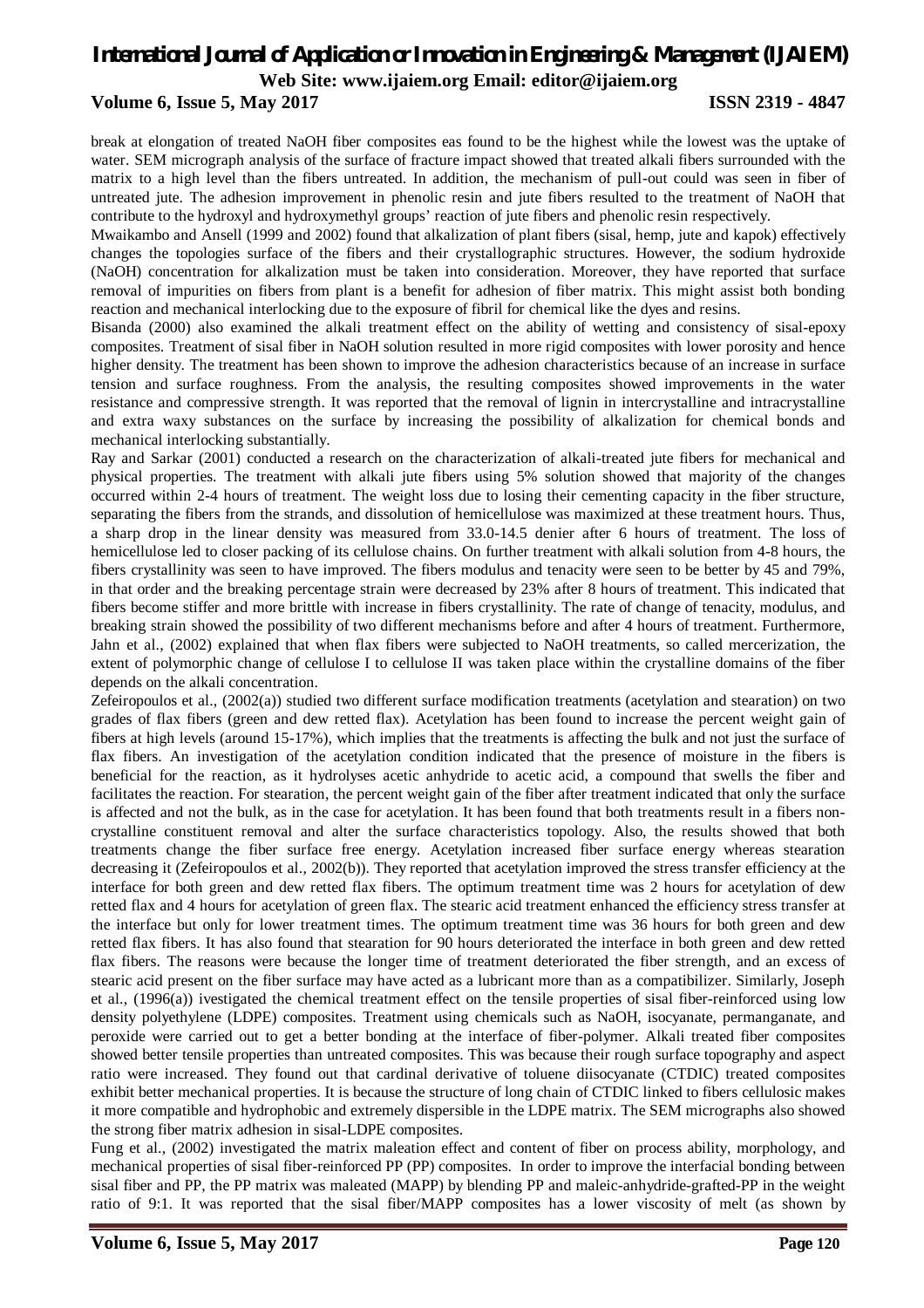# **Volume 6, Issue 5, May 2017 ISSN 2319 - 4847**

measurements of torque rheometer) than the sisal fiber/PP composites at 20 wt% sisal content of fiber. It was observed that PP maleation showed an improvement in tensile strength in term of mechanical properties. The improved sisal fiber/matrix interfacial bonding prevented fracture mechanisms such as fiber/matrix debonding and fiber pull-out.

It was reported that treatment with alkaline have two different effects on the fiber: (1) it increases the surface roughness that results in a better mechanical interlocking; and (2) Increases the exposed cellulose amount on the surface of the fiber, therefore causing an increase in the possible number of reactive sites. Aziz and Ansell (2004) studied the alkalization effect and alignment on the mechanical and thermal properties of hemp and kenaf fiber composites. In their study, long hemp and kenaf fibers were used in as-received condition and alikalized in a 6% NaOH solution. They were combined with cashew nut shell liquid (CNSL) resin and hot-pressed to form natural fiber composites. It was apparent from the composites mechanical properties that treated long kenaf-CNSL and treated long hemp-CNSL were fairly comparable to glass fiber polymer reinforced composites. However, maximum toughness and maximum strength can never be simultaneously achieved. It was suggested that the composites must be considerably designed for suitable applications and desired mechanical properties. Moreover, wide endothermic DSC peaks were presented in all the thermograms of the composites indicating the presence of moisture. The presence of water in composites tends to develop plasticity in the material, thus mechanical properties. Sreekala and Thomas (2003) reported that oil palm fibers discovered to be phenolic materials reinforcement is excellent, but its main disadvantage is hydrophilic nature. Thus they have investigated the effect of various surface fiber modifications such as latex coating, mercerization, and gamma irradiation, treatment with silane, treatment with isocyanate, peroxide and acetylation treatment on water-absorption characteristic of fibers from oil palm.

Absorption behavior of water distilled at 30, 50, 70 and 90°C was investigated. They reveal that treatment reduces the temperatures of water uptake. The decrease in water uptake was because of its changes in chemical and physical that occurred in the modifications of fibers. Treatment reduced the fibers mechanical strength. Breaking strain of the fibers was significantly increased the treatments apart from treatment with silane. There was enhancement in young's modulus showing mercerized and silane treatment. During the stage of swollen the stiffness of the fiber was considerably reduced.

Mohanty et al., (2000) conducted a research on surface modifications of two types of jute fabrics, i.e. hessian cloth (HC) and carpet backing cloth (CBC), involving dewaxing, cyanoethylation, alkali treatment and grafting on performance of biodegradable jute-fabric/Biopol (poly(3-hydro-xybutyrate-co-8%-3-hydroxyvalerate) composites. From the results, it was revealed that mechanical properties like impact strength, tensile strength and bending strength increase in comparison to pure Biopol due to reinforcement with jute fabrics. More than 5% enhancement in tensile strength properties, bending strength is 30% and impact strength is 90% of the composites relative to pure Biopol sheets were observed. Furthermore, degradation investigation reveals that after 15 days of burial compost more than 50% weight loss of jute/Biopol composites was occurred.

Singh et al., (2000(a)) used FT-IR microscope in reflectance mode (ATR) to study the effect of various coupling agents such as organosilane, zirconate, titanate and substituted methacrylamide on treated natural fibers (sisal). The results showed an irregular physisorption/chemisorption of coupling agents, their penetration beyond the surface, and a decrease in hydrophilicity of fibers. The difference in the properties of chemically treated and untreated and fibers was also verified in the polymer composites.

Pickering et al., (2003) investigated the two silane-based coupling agent's effect, gamma-aminopropyltriethoxysilane (GS) and dichlrodiethylsilane (DCS), on radiata pine or pinus radiate wood fiber without and with pre-treatment using NaOH. The results showed that concentrations of silicon up to 3.2 wt % was find on the surface of the fiber because of silane coupling, however, It was found that pre-treatment value was reduced dramatically. Nuclear Magnetic resonance (NMR) shows that between the fibers coupling had occurred and reaction of DCS producing linkages between the ether hydroxyl groups on fibern of wood and silane. Treatment and pre-treatment have been found to have insignificant effect on fiber strength. Sheets of composite were manufactured by fiber blending of (5, 10, and 20 wt %) with polyethylene (PE) follow by extrusion. Increase in fiber strength contents was observed at 5 wt% for all composites treatments contrast to fiber that is untreated. This was mainly due to an increasing compatibility of the fiber surface to PE. Though, at higher fiber contents there was no such improvement obtained. Evidence suggested that the void production was limiting the strength of composite. Graft copolymerization of methyl methacrylate (MMA) onto wood-fiber, in dispersed media, has been studied as function of temperature, concentration of redox initiator, and surfactant (Roman-Aguirre et al., 2004). They discovered that PMMA grafting onto wood-fiber was toughly depending on variations in concentration and temperature of initiator and surfactant. Scanning Electron Micrograph (SEM) showed the existence of small agglomerates regularly distributed on the modified fiber surface. These agglomerates remained on the fiber surface after 24 hours of chloroform extraction and were presumably grafted PMMA. Infrared analysis of the acid hydrolysis products of the modified fiber showed a clear characteristic signal of carbonyl groups at 1734cm<sup>-1</sup>. Such signal indicated the presence of fiber-PMMA chemical links, since simple physical interactions would not remain after the cellulose hydrolysis. Mishra et al., (2001) also conducted the research on graft copolymerization of acrylonitrile (AN) on modified chemically treated sisal fibers using combination of NaIO<sub>4</sub> and CuSO<sub>4</sub> as initiator in medium of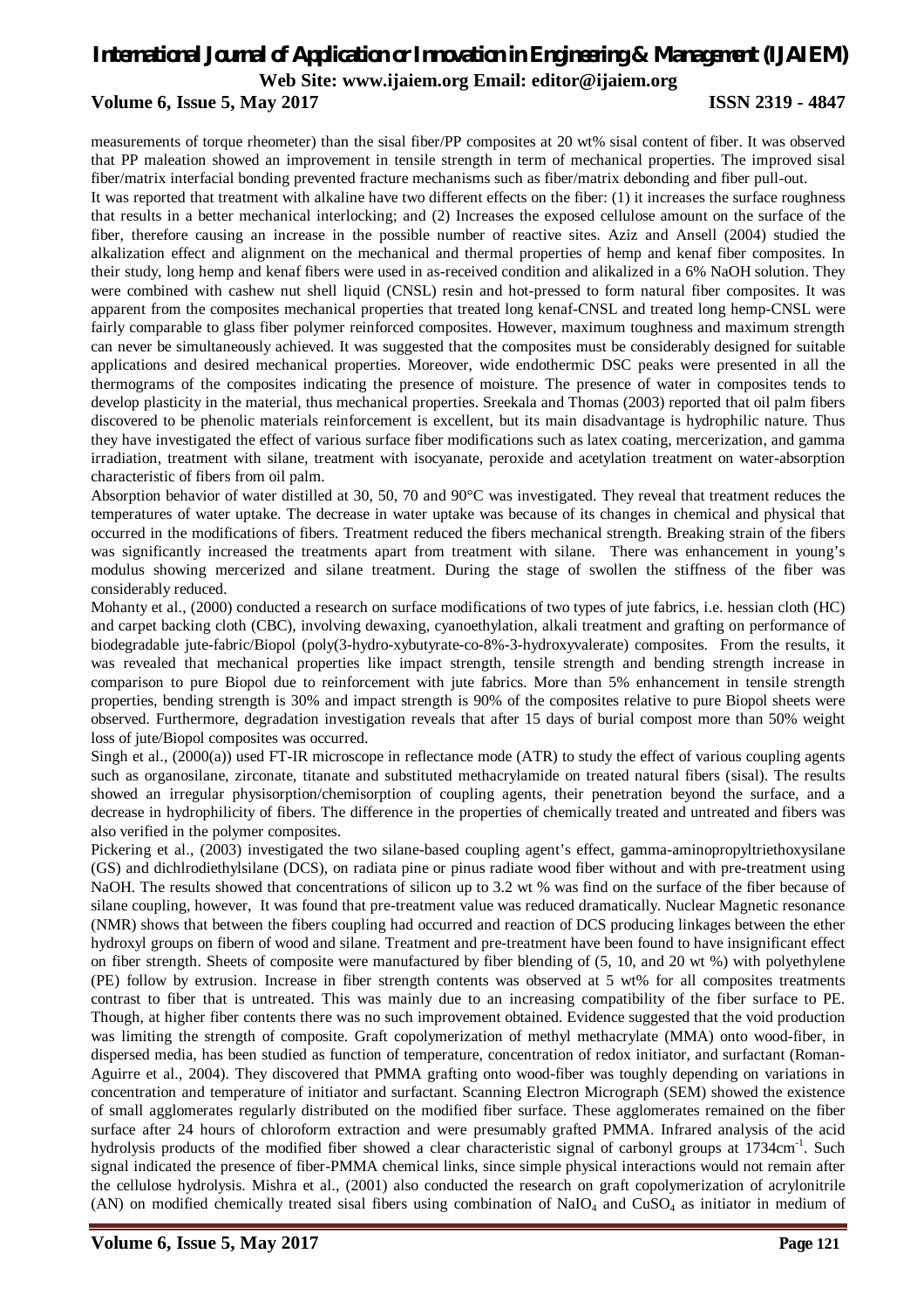## **Volume 6, Issue 5, May 2017 ISSN 2319 - 4847**

aqueous temperature range of 50-70°C. PAN grafting onto chemically modified sisal fiber was done to improve the surface and bulk mechanical properties for its potential use as reinforcing fiber for polymer composites. The optimum grafting condition was to use  $NaIO<sub>4</sub>$  and  $CuSO<sub>4</sub>$  concentrations of 0.008 mol/L and 0.002 mol/L, respectively with 0.1g chemically modified sisal fiber, and 1 ml AN, at 60°C. The best tensile strength and modulus was obtained at 5% grafting of the fiber. The AN-grafted sisal fibers are expected to act as compatible reinforcing fibers with several hydrophobic thermoplastics and thermosettings for preparation high performance composites.

Jana and Prieto (2002(a)) investigated on the three coupling agents effect (Silquest® A-1100, Silquest® A-2120, and hydroxymethylated resorcinol) on the morphology of epoxy coating on wood flour particles and the mechanical and physical properties of the composite. They have found that all three coupling agents slowed the epoxy curing reactions and completely promoted the coverage of wood flour particles by crosslinked epoxy. Although a hydroxymethylated resorcinol coupling agent provided better morphology around wood flour particles, much smaller-size epoxy particles of a more uniform size were formed. Nevertheless, both tensile and impact strengths were reduced due to the use of coupling agents.

Another interesting research concerning to the effectiveness of (graft copolymer of PP and maleic anhydride copolymers (MAH-PP) as coupling agents in jute-PP composites was done by Gassan and Bledzki (1997). They reported that the concentration of MAH-PP solution, the treatment time, and the processing parameters influence the compostes mechanical properties. Composites flexural strength of MAH-PP treated fibers were find to be high than that of unmodified fibers, and increased with fiber loading. The cyclic dynamic values of load increase indicate that the coupling agent reduced the progress of damage. Therefore, dynamic strength (dynamic failure stress at load increasing test) of the MAH-PP modified composites was raised by about 40%. SEM investigations confirmed that the increase in properties was caused by improved fiber matrix adhesion. Also, there were fewer tendencies for fibers to pull out the matrix.

### **5.1 Mercerization**

Alkalization (or mercerization) is a common method for treatment of natural fiber surfaces. Mercerization can be definition by standard using the ASTM D1965: as the method of interacting with a fairly concentrated aqueous solution of strong base by subjecting it to vegetable fiber, in order to achieve huge swelling with fine structure in resultant changes, mechanical properties, morphology and dimension (Bledzki and Gassian, 1999). In this method, lignocellulosic fibers are immersed in aqueous NaOH solution for a period of time. NaOH solution dissolves lignin, wax and oils from the fiber surface and leaves a clean and porous cellulosic surface. This treatment leads to higher specific mechanical properties since cellulose has much higher mechanical properties compared to lignin and also increases specific surface area leading to better interaction with the matrix.

Sgriccia et al., (2008) studied the alkali treatment effect on morphological and absorption of water properties of numerous natural fibers. The fibers were submerged in 5% sodium hydroxide solution for 1hr at temperature of room. They concluded, via SEM microscopy, that alkali treatment of hemp fiber led to hemicellulose and lignin removal from the fiber surface. As presented in Figure 4, surface of hemp fibers is much clearer after alkalization. The authors reported however that fiber alkalization increased their water uptake. After 700 hours of immersion in distilled water, epoxy composites based on untreated hemp absorbed around 16% water; while alkali treated hemp had a water uptake of around 22%.



**Figure 4:** SEM micrographs of (a) untreated and (b) alkali treated hemp fibers (Sgriccia et al., 2008).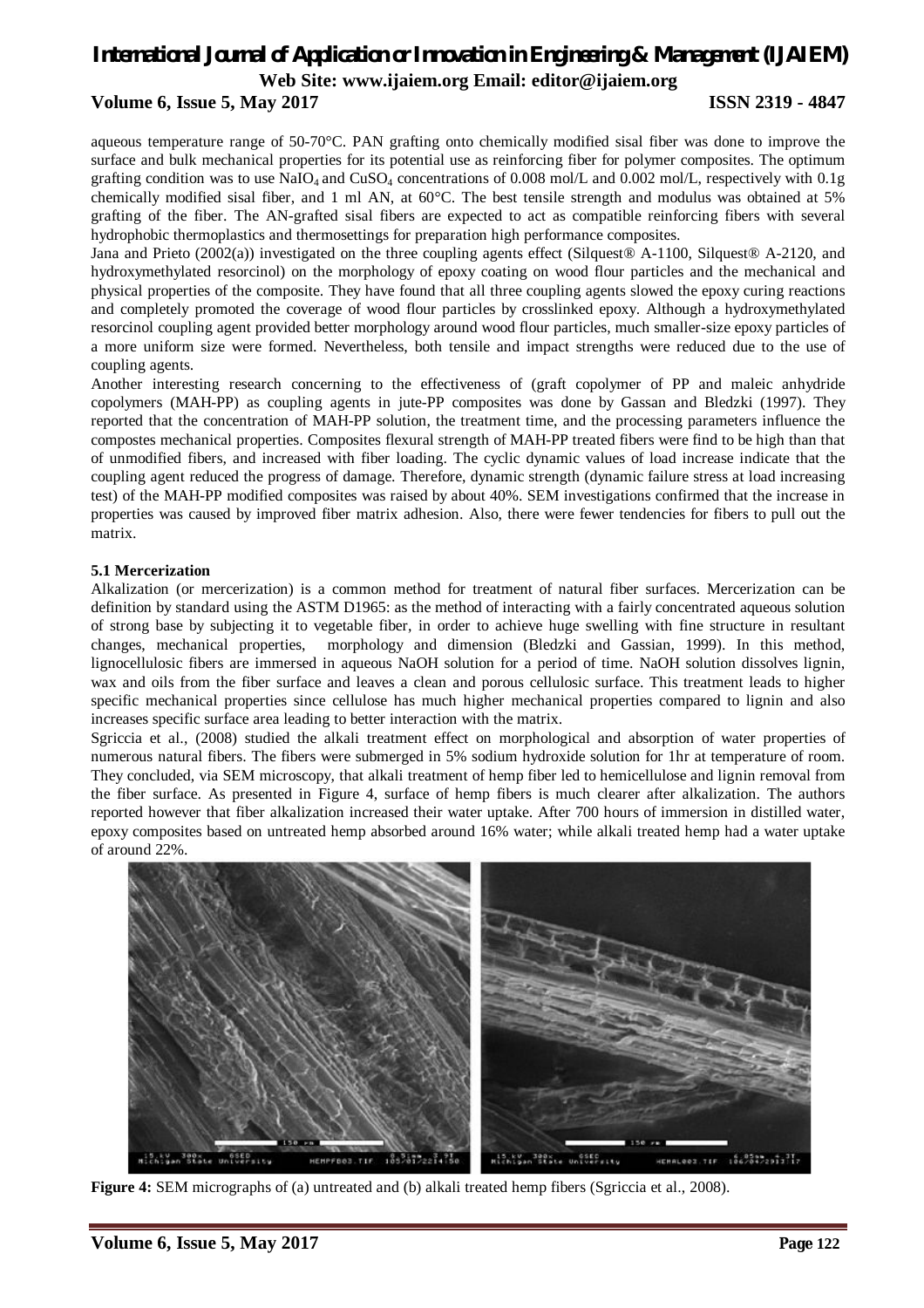# **Volume 6, Issue 5, May 2017 ISSN 2319 - 4847**

Mercerization was discovered that it can change surface topography of the fiber, it was reported that the diameter of fiber decrease with increase in sodium hydroxide concentration (Mwaikambo and Ansell, 2006). The treatment by mercerization results in surface modifications leads to wettability increase of coir fiber polyester resin as stated by Prasad et al., (1983). It was stated that treatment using alkaline have two effect on the henequen fiber: (1) Surface roughness is increased, leading to improved mechanical interlocking; and (2) The quantity of exposed cellulose increases the surface fiber, hence increase the possible number of reaction sites (Valadez-Gonzalez et al., 1999). Thus, treatment by alkaline has a long-lasting consequence on the natural fibers mechanical behavior, particularly in stiffness and strength. An outstanding discussion on mercerization effect and also the behavior observed were revealed by Symington et al., (2009). They emphasize on two important treatments by mercerization, which are NaOH concentration and time of processing might rise by 30% composite interfacial strength using an appropriate procedure in pre treatment. Generally the ranges in concentration of NaOH appear to be 1-25% and time of processing from 1-60 minute.

Generally, Sodium hydroxide (NaOH) is the most used chemical for bleaching and/or cleaning the surface of plant fiber (Mwaikamb and Anselle, 1999). Sodium hydroxide also structure changes of the fine native cellulose I to cellulose II by a procedure known as **mercerisation.**

Therefore, no matter the strength of condition of mercerization used there cannot be total conversion. The delignification of the fiber was as a result of the resultant increased in the tensile strength of the alkali treated fiber. The alkali treatment increased the surface roughness resulting in better mechanical interlocking and the amount of cellulose exposed on surface of the fiber (Wang, 2004). Therefore increases the number of possible reaction sites and allows better wetting of the fiber. When the alkali treatment was higher than the optimum conditions, excess delignification of the fibre took place and resulted in the weakness or fibre damage which leads to reduction on the tensile strength of the treated fiber.

Table 2 shows a literature summary mercerization stress treatment parameters focused on concentration of NaOH, processing temperature and duration of soaking. From Table 2, it shows a number of researches were conducted to determine the optimum concentration NaOH solution during the mercerization process at specific soaking duration and/or temperature of soaking.

| <b>Natural</b>        |                          |                                      | <b>NaOH Treatment Parameters</b>               |                 |                                                                                                                                                                      |                                   |
|-----------------------|--------------------------|--------------------------------------|------------------------------------------------|-----------------|----------------------------------------------------------------------------------------------------------------------------------------------------------------------|-----------------------------------|
| <b>Fiber</b>          | <b>Matrix</b>            | Concentration<br>$\%$                | Temp. $(^{\circ}C)$                            | <b>Duration</b> | <b>Effect/Comments</b>                                                                                                                                               | Ref.                              |
| Pineapple,<br>sisal   | Polyester                | 5 & 10%                              | 30                                             | 1 <sub>h</sub>  | 10%<br>NaOH,<br>At<br>excess<br>delignification occurred. Thus,<br>fiber become weak                                                                                 | (Mishra et al.,<br>2003)          |
| <b>Sisal</b>          | Polyester                | 0.25, 0.5, 1.0, 2.0<br>5.0 & 10% w/w | Room<br>Temperature                            | 1 <sub>h</sub>  | NaOH treatment decrease fiber<br>density. 10% treatment results<br>surface<br>rougher<br>than<br>a<br>untreated                                                      | (Sydenstricker<br>et al., 2003)   |
| $\&$<br>Hemp<br>kenaf | Polyester                | 6%                                   | $19 + 2$                                       | 48h             | densification<br>wall<br>Cell<br>identification<br>from<br>small<br>positive change in fiber density<br>observation                                                  | (Aziz)<br>and<br>Ansell, 2004)    |
| Curaua                | Biodegradable<br>resin   | 5,10 & 15wt%                         | Room<br>Temperature                            | 1h & 2h         | Decrease of fiber diameter,<br>fiber weight, fiber density and<br>tensile strength with increasing<br>NaOH content                                                   | (Gomes et al.,<br>2004            |
| Henequen              | <b>HDPE</b>              | 25w/v                                | 25                                             | 1 <sub>h</sub>  | Surface modification increase<br>the area of contact and further<br>the<br>cellulose<br>expose<br>microfibril.<br>Thus,<br>improve<br>fiber wetting and impregnation | (Herrera<br>and<br>Valadez, 2005) |
| Kenaf                 | $\overline{a}$           | 3,6 & 9%                             | Room<br>Temperature<br>and 95°C for<br>6% NaOH | 3 <sub>h</sub>  | 3% NaOH was ineffective to<br>remove impurities on fiber<br>9%<br><b>NaOH</b><br>surface.<br>show<br>cleanest fiber surface                                          | (Edeerozey et<br>al., 2007)       |
| Pineapple             | $\overline{\phantom{0}}$ | $2\%$ w/v                            | 95                                             | 2 <sub>h</sub>  | Decrease in tensile strength<br>Young modulus<br>and<br>were<br>probably due to decrease in the<br>orientation                                                       | (Munawar<br>et.<br>al., 2008)     |
| Kenaf,<br>&<br>Flax   | Epoxy                    | 5%                                   | Room<br>Temperature                            | 1 <sub>h</sub>  | NaOH treated kenaf and hemp<br>composite absorb more water                                                                                                           | (Syriccia et al.,<br>2008)        |

| <b>Table 2:</b> Gathered common mercerization treatment parameters from literature |  |  |  |
|------------------------------------------------------------------------------------|--|--|--|
|------------------------------------------------------------------------------------|--|--|--|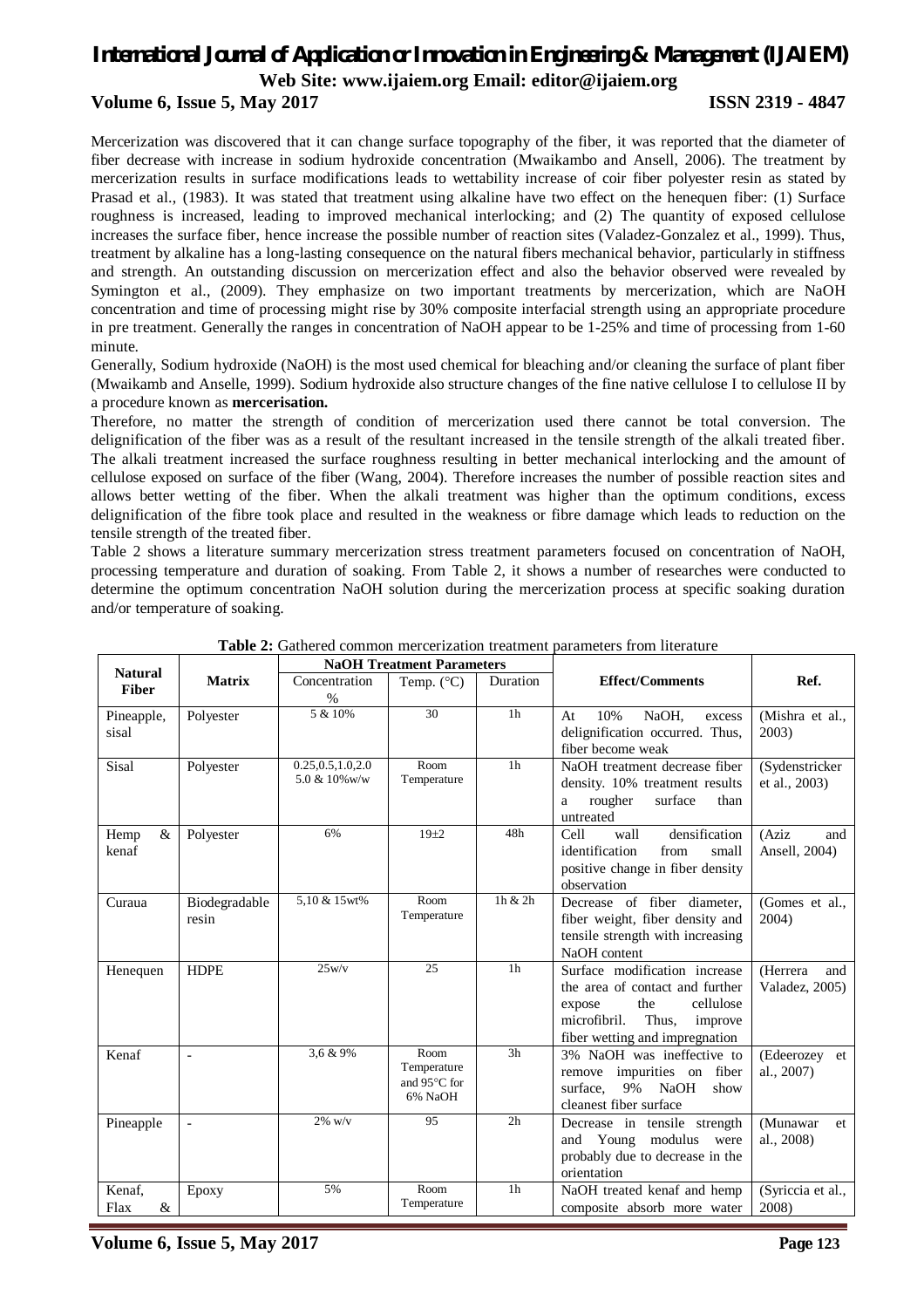**Volume 6, Issue 5, May 2017 ISSN 2319 - 4847**

| Hemp                |                   |                       |                        |                   | than silane only or alkali and<br>silane treated samples                                                                                                                                                                                                            |                                |
|---------------------|-------------------|-----------------------|------------------------|-------------------|---------------------------------------------------------------------------------------------------------------------------------------------------------------------------------------------------------------------------------------------------------------------|--------------------------------|
| Sisal & Oil<br>palm | Natural<br>rubber | $0.5, 1, 2 \& 4\%$    | Ambient<br>temperature | 1 <sub>h</sub>    | Alkali<br>composite<br>treated<br>exhibited<br>better<br>tensile<br>properties than silane treated<br>composite                                                                                                                                                     | (John<br>$et \, al.,$<br>2008) |
| Coir                | Polypropylene     | $2, 4, 6, 8, \& 10\%$ | Room<br>Temperature    | 4 week            | Dener NaOH solution provided<br>more Na <sup>+</sup> and OH ions to react<br>with the substances on the<br>fiber, causing greater amount of<br>lignin, pectin, fatty acid and the<br>cellulose to leach out, this<br>would be detrimental to the<br>fiber strength. | (Gu, 2009)                     |
| Ramie               | PLA               | $5\%$ w/v             | Room<br>Temperature    | 3 <sub>h</sub>    | Alkali<br>composite<br>treat<br>exhibited<br>tensile<br>better<br>properties than silane treated<br>composite                                                                                                                                                       | (Yu<br>et<br>al.,<br>2010)     |
| Hemp                | <b>PLA</b>        | 5%                    | Ambient<br>temperature | 30 <sub>min</sub> | Show higher tensile strength<br>(75.5MPa) and Young modulus<br>(8.2GPa)                                                                                                                                                                                             | (Sawpan et al.,<br>2011)       |

Usually there are two stages of performance evaluation when dealing with natural fiber reinforce composite. First, is the characteristic evaluation of natural fiber (Defoirdt et al., 2010; Aslan et al., 2011) and secondly is the composite fabricated evaluation (Asasutjarit et al., 2009). The majority of the review in literature was centered on two stages by considering some of the fiber modification (Bettini et al., 2010) or polymer matrix (Rassmann et al., 2011) and evaluates the final performance of the composite which is usually produced with variation matrix mixing ratio of the fiber. Numerious study have been conducted to assess natural fiber performance and the composite reinforcement (Rodriguez et al., 2011; John and Anandjiwala, 2008; Sgriceia et al., 2008; Alwar et al., 2009; Shinoj et al., 2010; Shinji, 2008). This evaluation of performance depend mostly characterization determination on the composite and can be obtained in terms of mechanical, thermal and physical properties. To determine ability of the material these characteristics are significant, mainly under severe and conditions that is critical, that are connected directly with performance of engineering.

In order to determine material ability these characteristics are important, particularly under critical and extreme conditions that are connected directly with performance of engineering. This paper was zoomed in effect of parameters for mercerization on natural fiber physical properties and the reinforced composite mechanical properties. Table 3 shows the natural fiber properties and fiber composite. In the stage of fiber, the properties of stress were shear interfacial strength of fiber-matrix and the fiber tensile properties. For the stage of composite, the following mechanical properties were reviewed and they are flexural strength, tensile strength and impact strength.

|                                |                             | <b>Fiber Properties</b>                  |                                                   | <b>Polymer Composite Properties</b>                      |                                                                             |                                                                                                | Ref.                                                                                                    |                                 |
|--------------------------------|-----------------------------|------------------------------------------|---------------------------------------------------|----------------------------------------------------------|-----------------------------------------------------------------------------|------------------------------------------------------------------------------------------------|---------------------------------------------------------------------------------------------------------|---------------------------------|
| <b>Natural</b><br><b>Fiber</b> | <b>Matrix</b>               | <b>Shear</b><br><b>Strength</b><br>(MPa) | <b>Tensile</b><br><b>Strength</b><br>(MPa)        | <b>Tensile</b><br><b>Strength</b><br>(MPa)               | <b>Flexural</b><br><b>Strength</b><br>(MPa)                                 | <b>Impact</b><br>Strength<br>(KJ/m <sup>2</sup> )                                              | <b>Effect/Comments</b>                                                                                  |                                 |
| Sisal                          | Polyester                   | 6.9 at 2%<br>NaOH                        | 375.4 at<br>2%<br><b>NaOH</b>                     |                                                          |                                                                             |                                                                                                | Sisal surface smoother<br>at NaOH less than 2%,<br>rougher<br>when more<br>than $5%$                    | (Sydenstricker<br>et al., 2003) |
| $\&$<br>Hemp<br>kenaf          | Polyester                   |                                          |                                                   |                                                          | Treated<br>long<br>fiber<br>Treated<br>short<br>fiber<br>untreated<br>fiber | Untreated<br>hemp<br>polyester<br>composite<br>show<br>greater<br>work of<br>fracture<br>value | Flexural<br>strength<br>depends<br>fiber<br>on<br>alignment and reason<br>rich areas location           | (Aziz)<br>and<br>Ansell, 2004)  |
| Curaua                         | Bio-<br>degradable<br>resin |                                          | Decrease<br>d for<br>treated<br>fiber<br>compared | $Treated =$<br>137<br>Untreated<br>$= 124$<br>(slightly) |                                                                             |                                                                                                | 2 factors contributed to<br>composite<br>tensile<br>strength:<br>1: Interfacial bonding<br>improvement, | (Gomes et al.,<br>2004; 2007)   |

**Table 3:** Mercerization treatment effect on polymer composite mechanical properties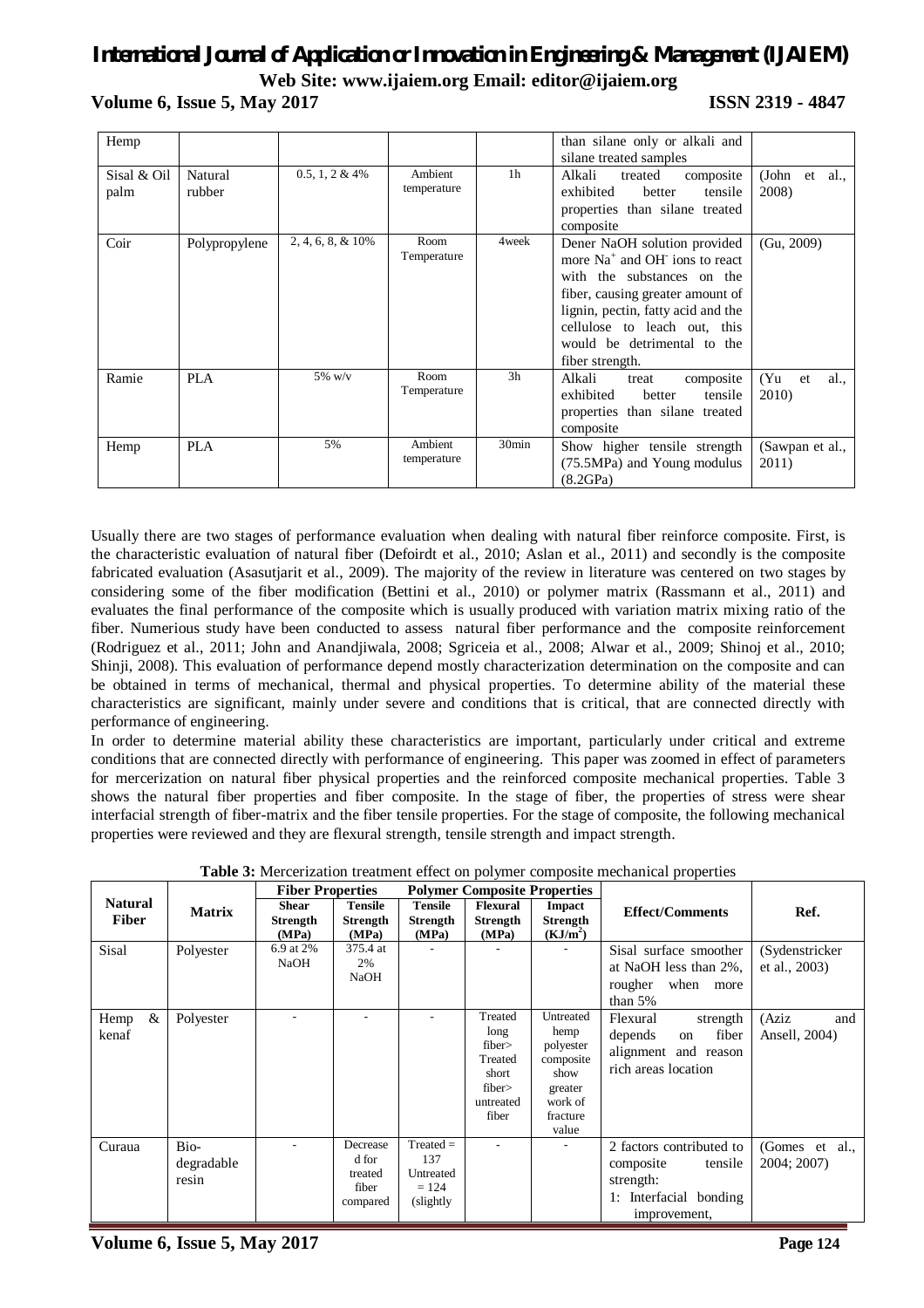**Volume 6, Issue 5, May 2017 ISSN 2319 - 4847** 

|       |                 | to<br>untreated<br>fiber                    | higher)<br>[49]<br>Untreated<br>$PF = 275$ ,<br>$PS = 327$<br>10%<br>NaOH<br>$PF = 276$<br>$PS = 334$<br>[166] |  | Decrease in the<br>2:<br>coefficient<br>of<br>variation of alkali<br>fiber<br>treated<br>strength        |                          |    |
|-------|-----------------|---------------------------------------------|----------------------------------------------------------------------------------------------------------------|--|----------------------------------------------------------------------------------------------------------|--------------------------|----|
| Kenaf | $\qquad \qquad$ | 6%<br>NaOH at<br>$95^{\circ}$ C is<br>243.7 |                                                                                                                |  | 9% NaOH was too<br>might<br>strong and<br>damage the fibers, thus<br>resulting lower tensile<br>strength | (Edeerozey<br>al., 2007) | et |

In many textile industries, the process of mercerization was investigated on the temperature condition between 15- 18°C, sodium hydroxide concentration 31-35%, treatment time of 55s (Mansikkamak et al., 2007). Mwaikambo et al., (2003) studied the mercerization effect on the hemp fibres with their mechanical properties and reveals that hemp fibres tensile strength have reached the maximum (1050MPa) when the sodium hydroxide concentration was 6%, and the Young modulus of hemp fibres reached maximum (65GPa) when the sodium hydroxide concentration was 4%, in contrast with the composite of hemp fibres without any pretreatment, Based on this modification tensile strength can increase, strain and modulus of composite 47.75%, 22.54% and 66.67% respectively. Research conducted by Gulati et al., (2006) reveals that treatment with mercerization of hemp fibres can acquire a bigger surface energy and the lowest absorption free energy and enthalpy of absorption.

### **5.2 Acetylation**

The natural fibre treatment by acetylation is generally refered as method of esterification for cellulose plasticizing fibres. Acetylation of fibres with and without an acid catalyst to graft acetyl groups onto the cellulose structure. It reacts with groups of hydrophilic hydroxyl and swells the fibre cell wall. There by decreasing the nature of hydrophilic fiber leading to improvement in composites dimensional stability (Sreekala et al., 2000). In general, acetic acid and acetic anhydride individually do not react sufficiently with cellulosic fibres. The chemical compound that is responsible for the characteristic sour and odor taste of vinegar is called **acetic acid**.

Vinegar is usually containing about 4 to 8% acetic acid. Acetic acid is a part of vinegar; acetic acid were used and produced by humans earlier before the dawn of history was recorded. Actually, it's comes from a Latin name called vinegar, *acetum*. Vinegar is produced from alcohol dilute solutions, like by the action of certain bacteria in the presence of oxygen and wine.

It was called vinegar, because it comes from French, *vin aigre*, meaning "sour wine." However, the production of vinegar may also be from other beverages that are fermented like cider or malt. Since it is acidic, Vinegar has many properties that are helpful around our surroundings. When evaporation takes place in hard water, the mineral deposits left, and also those seen on tea kettles and plumbing fixtures, acids dissolved, all these can be removed by vinegar. Since vinegar is acidic, it inhibits bacteria growth; they are used for foods preservation, for preserving things like pickled vegetables, and as a mild cleaning disinfectant. Certainly, the taste of vinegar sour, due its acidity, has made it popular for cooking due to the flavor and for salad dressings. For numerous years, bulk commercial acetic acid was manufactured by the ethanol oxidation. Nowadays, monsanto process, is the most industrial production technique of acetic acid it involves the reaction with monoxide of carbon with methanol under the rhodium complex catalyst influence at pressures of 30-40 atm and temperature of 180°C.

The dissociation constant for acidic acid (*Ka* value) is  $1.8 \times 10^{-5}$  at 25°C. In the industrial sector, acetic acid is an important chemical. About  $3.2 \times 10^9$  kilograms were manufactured since 1999 in the United States. The chemical is primarly used to manufacture different various acetate esters. These substances are formed by reaction of acetic acid with substance containing hydroxyl (–OH) group. Cellulose that is seen in wood and cotton is a material that is polymeric and contains multiple hydroxyl groups. When they react with acetic acid to yield cellulose acetate it is used in textiles and films making. Few of the photographic films are produced by cellulose acetate, and rayon is also produced from fibers of cellulose acetate. Acetic acid is another ester of vinyl acetate, they form poly (vinyl acetate) when they polymerizes, they are used in glues for wood and paper, in water-based latex paints.

An acid anhydride is a compound that is connected to an acid by water loss. The preparation of acetic anahydride is by the acetic acid dehydration at a temperature of 800C. Other uses of acetic anahydride include the production of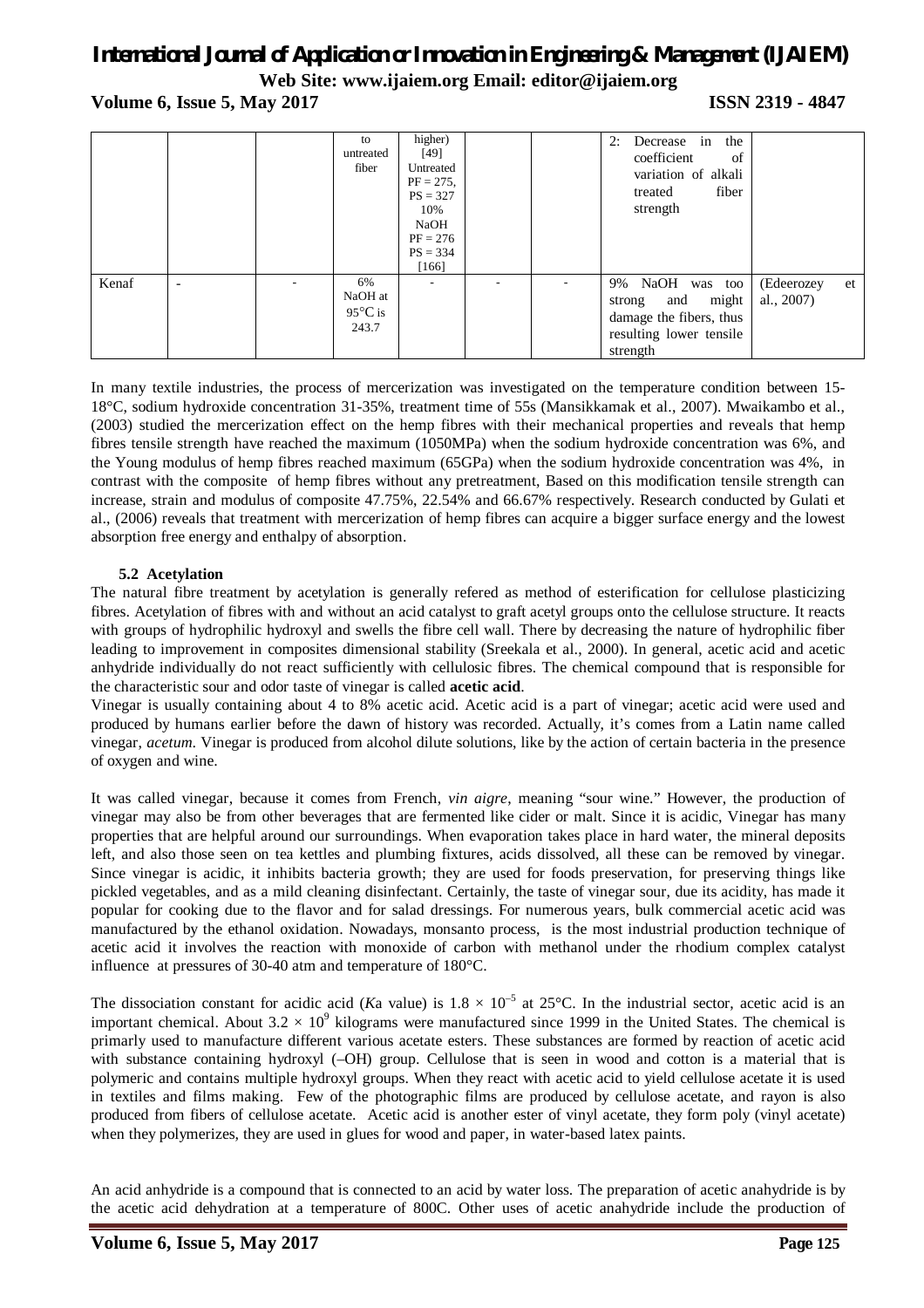# **Volume 6, Issue 5, May 2017 ISSN 2319 - 4847**

chemicals for industry, perfumes, pharmaceuticals, synthetic fibers, plastics, weed killers and explosives. They always react with water and a dehydrating agent in mixtures reaction where it is necessary for water removal.

For this, to accelerate the reaction, fibres are initially soaked in acetic acid and consequently treated with acetic anhydride between the time periods of 1 to 3 hours with high temperature. Moreover, this treatment provides rough surface topography with a smaller amount of void contents that give better mechanical interlocking with the matrix (Tserki et al., 2005; Xue et al., 2007). Rowell et al., (2000) investigated acetic anhydride treatment on several types of cellulosic fibres to analyse the effects of equilibrium moisture content and reported that, this treatment improved moisture resistance properties. It was because of the taking away of hemicellulose and constituents of lignin from the treated fibre. Mishra et al., (2003) used acetic anhydride treatment on alkali pre-treated (5% and 10% solution of NaOH for 1hr at 300°C) dewaxed sisal fibre with glacial acetic acid and sulphuric acid was shown to have improved matrix of fibre adhesion composites characteristics. Bledzki et al., (2008) investigated the concentration of acetylation treated flax fibres and found that 50% higher thermal properties were observed. Moreover, 18% acetylated flax fibre polypropylene composites showed around 25% increase in flexural and tensile properties compare to the fibre composites untreated.

Acetylation is one of the most commonly evaluated methods for making natural fibrous materials more durable. Many ways to achieve acetylation of natural fibres have been evaluated (Rowell, 1983). One of the more simple routes comprises soaking of the fibre material in acetic anhydride, heating to a reaction temperature of  $100-120°C$  for 1-4h and extraction of unreacted acetic anhydride by applying, for instance, vacuum (Rowell *et al.*, 1986; Rana *et al.*, 1997; Hill *et al.*, 1998; Rana *et al.*, 1999; Zafeiropoulos *et al.*, 2002). Enhancement in surface interaction between lignocellulosic fibers and polyolefins can also be achieved via introduction of an acetyl functional group (CH3COO-) to the fibers surface. Acetylation of natural fibers with acetic anhydride  $(CH_3-C(=O)-O-C(=O)-CH_3)$ , for instance, substitutes hydroxyl groups on cellulose molecules with acetyl groups which leads to hydrophobic behavior of fibers (Stamboulis et al., 2000). The reaction is as follows:

Fiber - OH + CH<sub>3</sub>-C(=O)-O-C(=O)-CH<sub>3</sub>  $\rightarrow$  Fiber - OCOCH<sub>3</sub> + CH<sub>3</sub>COOH

Acetic acid (CH<sub>3</sub>COOH) is produced as a by-product of the reaction which must be removed from the fiber before introduction into polyolefins.

Rong et al., (2001) studied the effect of sisal fibers acetylation to reinforce epoxy resins. Acetylation was performed by a 50% acetic acid aqueous solution for 5 minutes (fiber/solution ratio: 1/25). They reveal that improved interfacial bonding is due to creation of hydrogen bonds between acetyl groups (on fiber surface) and hydroxyl or amine groups in the epoxy resin.

Chemical reaction with acetic anhydride modifies the fibre cell wall hydroxyl groups (functional group -OH) with acetyl groups (functional group -COCH3) so that they become less accessible to enzymes and become hydrophobic. Acetylation is supposed to occur throughout the fibre (Hill *et al.*, 1998). Typical WPG values are 5-20% swelling trials show that acetylation reduces the swelling of particle board from 45% to less than 10% after 5 days of soaking in water (Rowell *et al.*, 1986). Biodegradation studies in horticultural soil confirm the significant protective effect of acetylation; in the longer term, however, biodegradation is not avoided (Hill *et al.*, 1998; Westin *et al.*, 2008).

## **5.3 Coupling**

Is a fibre modification method in which substances are used in small quantities for surface treatment so that bonding will take place between it and other surfaces between the filter and matrix? They are subdivided into two wide categories: (1) bonding agents and (2) surfactants (also called surface active agents). Currently, more than forty coupling agents are used in research and production for composites of natural fibre (Lu et al., 2000). Usually, the mostly used treatments are: silanes and isocyanates. Though, the effect of reinforcement in this coupling agent is weaker than that of mercerization (Kushwaha and Kumar, 2010).

Maleated coupling agents can also be used for surface covering of natural fibers in order to compatibilize them with polymers. In this approach, natural fibers are soaked in a solution of maleic anhydride or maleated polymers. Maleic anhydride groups react with hydroxyl groups on the surface of cellulosic fibers which results in decreased hydrophilic behavior.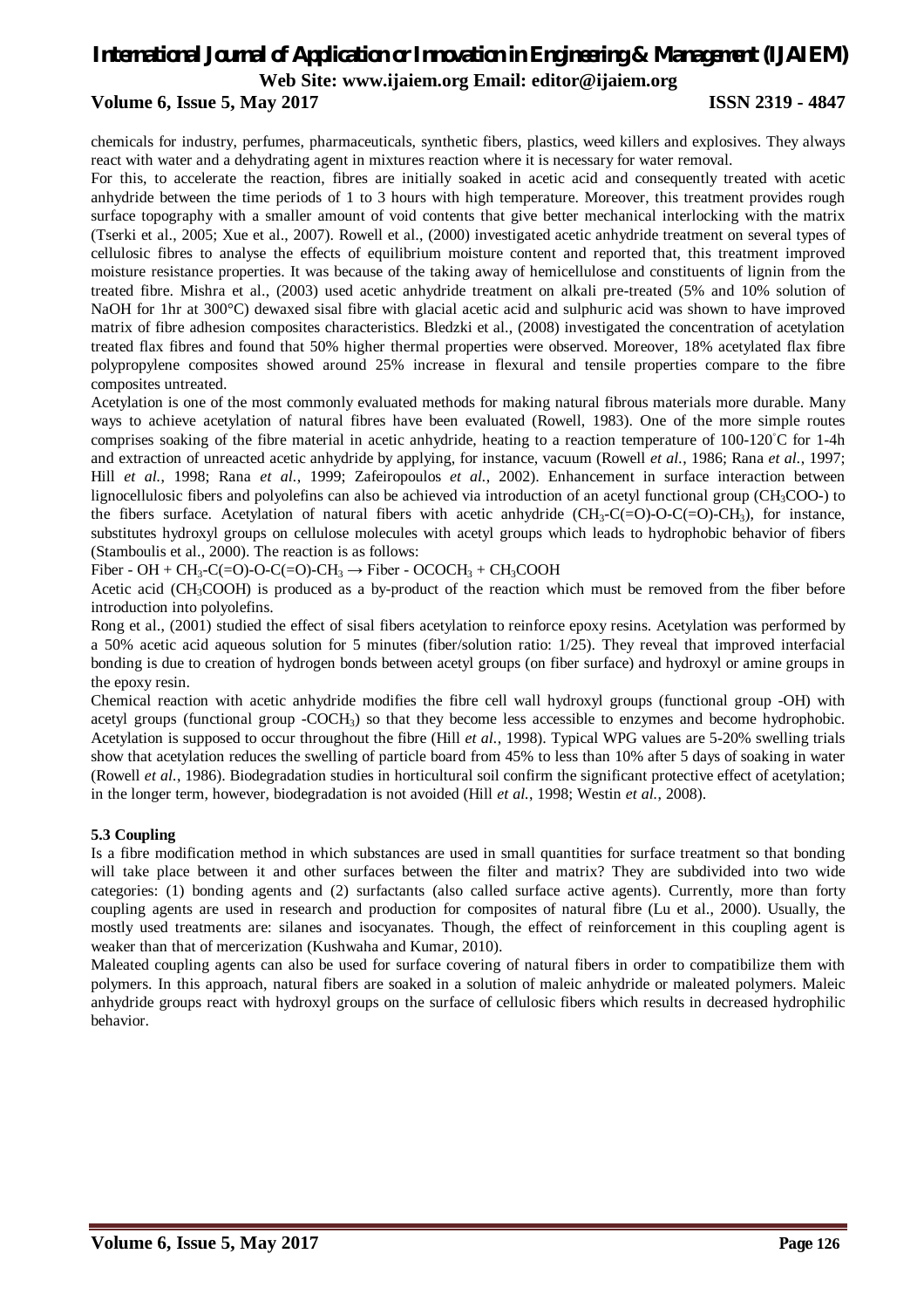**Volume 6, Issue 5, May 2017 ISSN 2319 - 4847** 



**Figure 5:** Surface treatment of natural fibers with maleated polypropylene (Ragoubi et al., 2010).

It involves the use of chemical to modify the fiber which enhances the interfacial adhesion. The fibre surface is treated with a compound forming chemical bonds with a bridge between fibre and matrix. There is numerous efficient processes of modifications by chemical methods, it includes;

- 1) Graft copolymerization.
- 2) Isocyanates treatment
- 3) Treatment with compounds that has methanol groups.
- 4) Organosilanes as coupling agents
- 5) Coupling agents of triazine.

- Chemical modification using graft copolymerization is an efficient process of natural fiber treatment. The methods involves using different monomers onto the cellulosic fibres surface (Gupta et al., 2002; Nayak et al., 1979).The reaction starts with free radicals molecule of cellulose. High-energy ionizing radiation of the cellulose is exposed. After they have been treated by transition metal ions, oxidative reagents, selected ions, initiate free radicals on cellulose, as intiating agents (Mishra et al., 2001).

-**Treatment with isocyanates:** The treatment by isocyanates can improve the composites mechanical properties of the reinforced fibres and PS or PVC as those cellulose fibres resin or polymer matrix. Polymethylene-polyphenyl-isocyanate (PMPPIC) in pure solution as plasticizer can also be used. If we compare the treatment of silanes and with that of isocyanates, it was seen to be clear, that isocyanatic treatment is more efficient than silane treatment. The same observation were seen, when PMPPIC is used to modify fibres or polymer matrix (Maldas and Kokta, 1989).

## **5.4 Furfurylation**

Furfurylation of natural fibres is a recent development to protect natural fibre material. Fibres are impregnated with furfuryl alcohol or prepolymers of the furfuryl alcohol and cured at temperatures around 180<sup>°</sup>C. The resin encapsulates the fibres and at the same time occasionally may change the chemical structure of the fibre by reacting with hydroxyl groups of the lignin in the fibre. The mass percentage gain of resin by the fibres (WPG) is ca. 20% up to as high as 70% (Hoydonekx *et al.*, 2007; Westin *et al.*, 2008; Van der Zee *et al.*, 2007). Soil burial trials have shown that furfurylation of fibres decreases the speed of decay significantly (Westin *et al.*, 2008).

## **5.5 Oxidation**

Modification by **oxidation** is carried out under mild condition. It involves the introduction of groups of carboxyl, group of aldehyde and kenote group into the chains of cellulose by the secondary group of hydroxyl into the chain of cellulose. After that, different primary (Nabar and Padmanabhan 1950-76) and secondary oxidative system have been investigated. Presently, because of the outstanding selective oxidation, TEMPO-NaBr-NaClO and TEMPO-NaClO-NaClO<sub>2</sub> oxidative systems have attracted more attention all over the world. Matsui et al., (1997; 1998) studied the effect of pretreatment in ozone oxidation on the graft copolymerization of mechyl methacrylate on the hemp surface of the fibres. They reveal that as the oxidation time increases, the hydroperoxide (HPO) increases from 0 mol/cell molecule to 160 mol/cell molecule. Fibres crystallinity index decreases from 69.7% to 68.3%, but there is significant increase in grafting degree from 14% to 129%.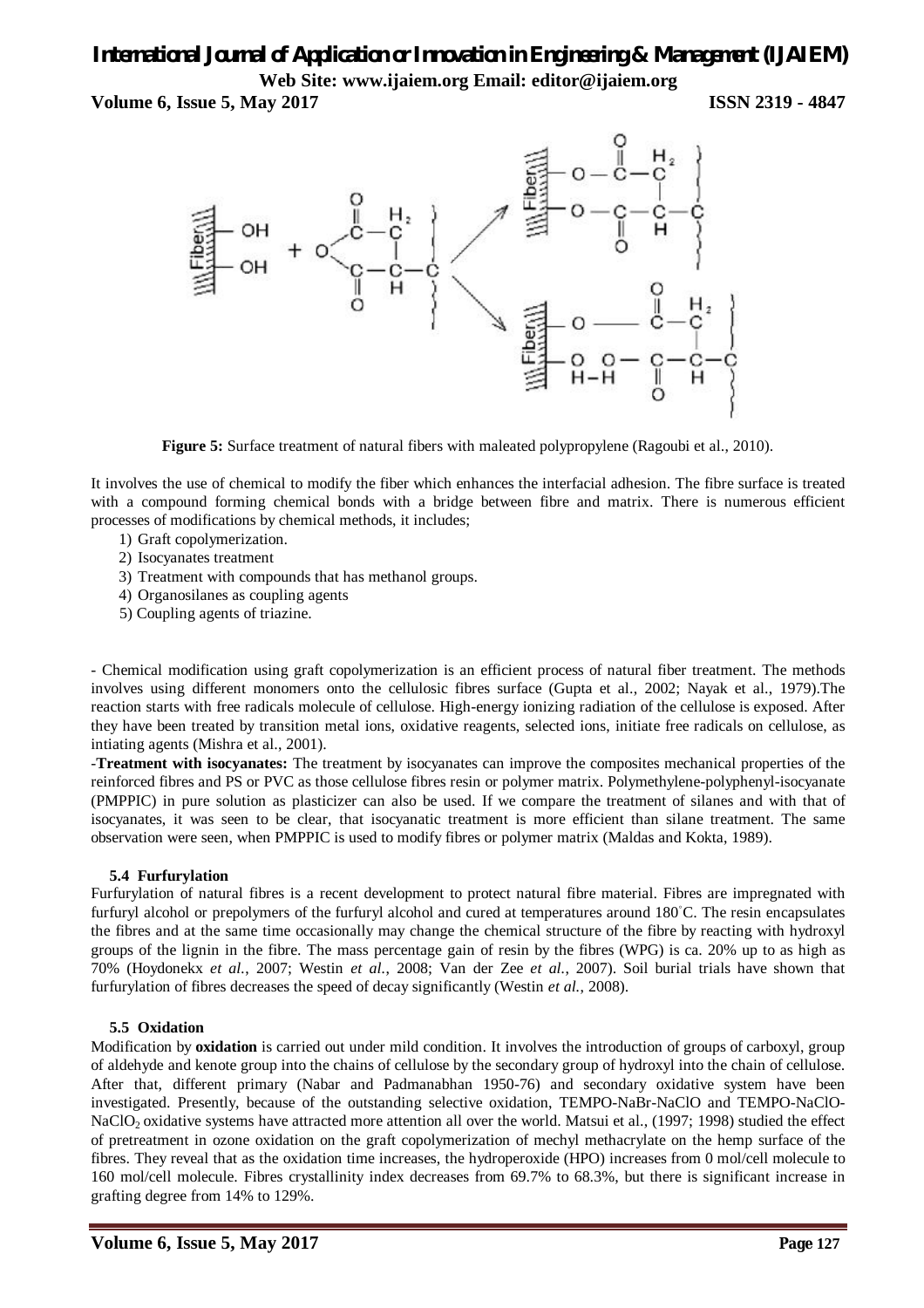# **Volume 6, Issue 5, May 2017 ISSN 2319 - 4847**

### **5.6 Crosslink**

Crosslink modification involves the use of compounds that are multi functional having than two groups that are functional always used as crosslink agent to crosslink the cellulose interchain by reacting it with the groups of hydroxyl. Modification of crosslink cellulosic fibres is carried out by the method of etherification (Jones and Rayburn, 1961) and esterification (Clingman and Schwenker, 1965).The important commercial application for crosslinking of cellulose in textile finishing of cellulose-based fabrics with end-use properties are, e.g. resistance to wrinkle, permanent press and properties of easy care.

### **5.7 Silane Coupling Agents**

Silane treatment is one the chemical modifications method that is frequently used to increase surface adhesion between lignocellulosic fibers and polymers. Silanes are chemical compounds (with  $\text{SinH}_{2n+2}$ ) and are also commonly used to compatibilize glass fiber with polymers. In the presence of moisture, silanols are produced through hydrolyzation of alkoxy groups. Silanol groups then react with hydroxyl groups on the natural fiber surface and create stable covalent bonds with the cell walls. Therefore, hydrophilic behavior of the fiber decreases which leads to enhanced fiber/matrix interaction. An example of silane treatment of natural fibers is as follows (Stamboulis et al., 2000):

 $CH<sub>2</sub>CHSi(OC<sub>2</sub>H<sub>5</sub>)<sub>3</sub> + H<sub>2</sub>O \rightarrow CH<sub>2</sub>CHSi(OH)<sub>3</sub> + 3 C<sub>2</sub>H5OH$ <sup>(1)</sup>

explain the interaction between LDPE and cellulosic fibers treated by MPS.

 $CH_2CH_2CH_3(OH)_3 + Fiber-OH \rightarrow CH_2CH_3(OH)_2O - Fiber + H_2O$  (2) Abdelmouleh et al., (2002) studied the reinforcement of low density polyethylene (LDPE) and natural rubber using different types of cellulosic fibers. Cellulose fibers were added to the matrices before and after chemical treatments using three silane coupling agents namely: γ- ethacryloxypropyltrimethoxy (MPS), γ-mercaptoproyltrimethoxy (MRPS) and hexadecyltrimethoxy-silane (HDS). They proposed the following schematic illustration as shown in figure 6 to



**Figure 6:** Schematic representation of interaction between LDPE and MPS-modified fiber (Abdelmouleh et al., 2002)

Increase interaction between matrix and cellulosic fiber was confirmed by morphological and mechanical characterizations. Morphological observations revealed that surface treatment with silanes increase the compatibility between LDPE and cellulosic fibers as shown in figure 7.

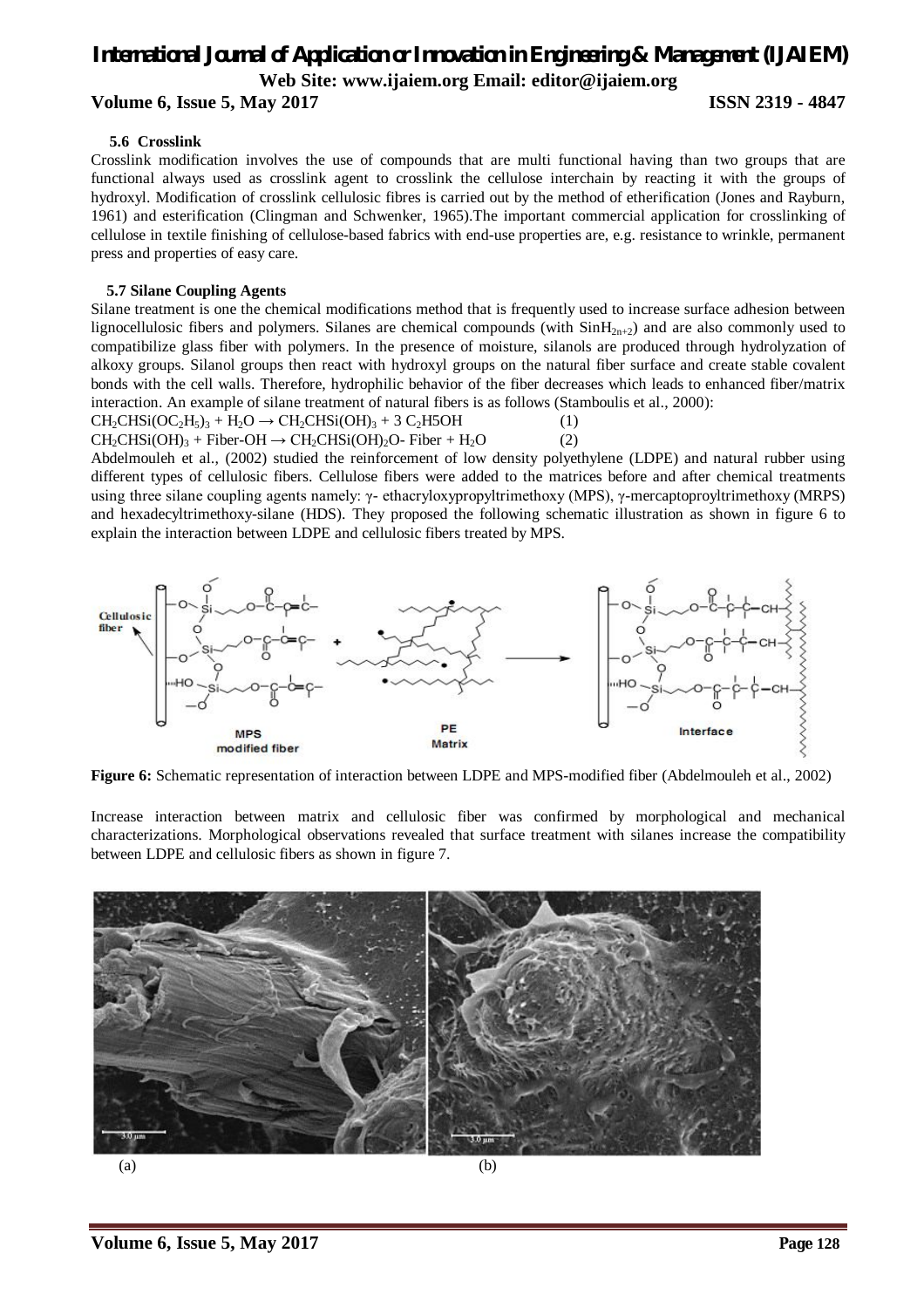**Volume 6, Issue 5, May 2017 ISSN 2319 - 4847** 

**Figure 7:** Effect of cellulosic fibers surface treatment with MPS: a) untreated and b) treated fiber (Abdelmouleh et al., 2002).

### **5.8 Biological**

Biological modification methods involve treating with natural occurring microorganisms, namely fungi and bacteria. These treatments takes place in aqueous environments and performed cheaply, but they are consuming time and pollute the water. The most commonly used fibre biological treatment is retting treatment. Retting is a method of controlled degradation of plant stems in order to free the fibres bast from the bundles of fibre, and to separate the fibre from the woody core and epidermis. During the process of retting, bacteria (predominantly Clostridia species) and fungi, gives out enzymes to degrade pectic and hemicellulosic compounds in the middle lamella between the individual cells of the fibre (Prasad and Sain, 2003). In general, the retting process high quality fibre is produced, but it dependent on the conditions of weather (Hepworth et al., 2000) and the acquired skill and farmer judgement. Some reports (Ouajai and Shanks, 2004; Bhattacharya and Shah, 2004) showed the treatment with enzymatic was more favorable compared to treatment with conventional sodium hydroxide for removing noncellulosics from natural fibres. The removel of noncellulosics of fibre can be done without destroying the structure of cellulose crystalline by enzymatic treatment.

## **5.9 Benzoylation**

Benzoylation treatment uses benzoyl chloride to decrease the hydrophilicity of the fibre and improve fibre matrix adhesion, thereby increasing the composite strength. It also enhances thermal stability of the fibre (Manikandan et al., 2001; Xue et al., 2007). During benzoylation treatment alkali pretreatment is used to activate the fibre hydroxyl groups. Then the fibre is soaked in benzoyl chloride solution for 15mins. Afterwards ethanol solution is used for 1h to remove benzoyl chloride that adhered to the fibre surface followed by washing with water and oven dried. Joseph et al., (1996) implied benzoyl chloride treatment on alkali pre-treated sisal fibre and reported higher thermal stability compared fibre composites that is not treated. Similar treatment was carried out on flax fibre reinforced low density polyethylene composites by Wang et al., (2007) and reported 6% and 33% improvement on tensile strength and moisture resistance properties.

### **5.10Peroxide Treatment**

Peroxide treatment can improve the interface properties of fibre and matrix. The peroxide-induced grafting of polyethylene adheres to the surface of fibre and the peroxide initiated free radicals react with the hydroxyl group of the fibre and matrix. As a result, good fibre matrix adhesion occurs. This treatment also reduced moisture absorption tendency by the fibre and improves thermal stability (Wang et al., 2007; Kalaprasad et al., 2004). Sapieha et al., (1990) reported that, treatment with benzoyl peroxide or dicumyl peroxide of the cellulosic fibre led to higher mechanical properties of composites. The mechanism of peroxide treatment involves alkali pre-treatment on the fibres then coated with benzoyl peroxide or dicumyl peroxide (around 6% concentration) in the acetone solution for 30 mins. Complete decomposition of peroxide can be achieved by heating the solution at higher temperature (Xue et al., 2007, Kalaprasad et al., 2004). Joseph et al., (1996) investigated optimum concentration of benzoyl peroxide (6%) and dicumyl peroxide (4%) treatment on short sisal fibre-reinforced polyethylene composites and better tensile strength was observed.

### **5.11 Nanotechnology Modification**

Nanotechnology (NT) is a modification method introduced by the National Nanotechnology Initiative of USA and NT can be defined as the manipulation, understanding and control of matter at the dimensions within 1 to 100 nm. Presently, governments in the entire world are investing heavily in NT and many are seeing it as the next industrial revolution. There are huge quantity of research which the government are sponsoring presently, the applications of NT is across all sectors of the economy and enable the growth of new critical enabling science with wide commercial potential, such as nanoscale-based manufacturing processes, nanoelectronics and structured-nano materials. It was established in current years that the use of NT is used for the natural fiber modification in order to bring new ideas into the fibres surface and improve the final performance of products of fibres-based. This modification are applied in textiles (Sawhney et al., 2008; Xue et al., 2009), paper industry (Ngo et al., 2011) successfully. It is believed that that the applications of NT to natural fibres modification have offered higher level of economic potential for the natural fibre-based industrial growth.

Different procedures was increase the usage of nanoparticles on the natural fibre surface, deposition through layer-bylayer (Dubas et al., 2006; Ugur et al., 2011) and sol-gel process (Wang and Chen, 2006; Li et al., 2007; Alongi et al., 2011; Brancatelli et al., 2011) are the major process which are usually used by various researchers. Various types of nanoparticles (e.g. AgNPs (Dubas et al., 2006; Chen and Chiang 2008; Zhang et al., 2009; Ravindra et al., 2010; Onar et al., 2007), TiO<sub>2</sub> (Onar et al., 2007; Zheng et al., 2011), SiO<sub>2</sub> (Schmidt et al., 2000; Yeh et al., 2007; Yeh et al.,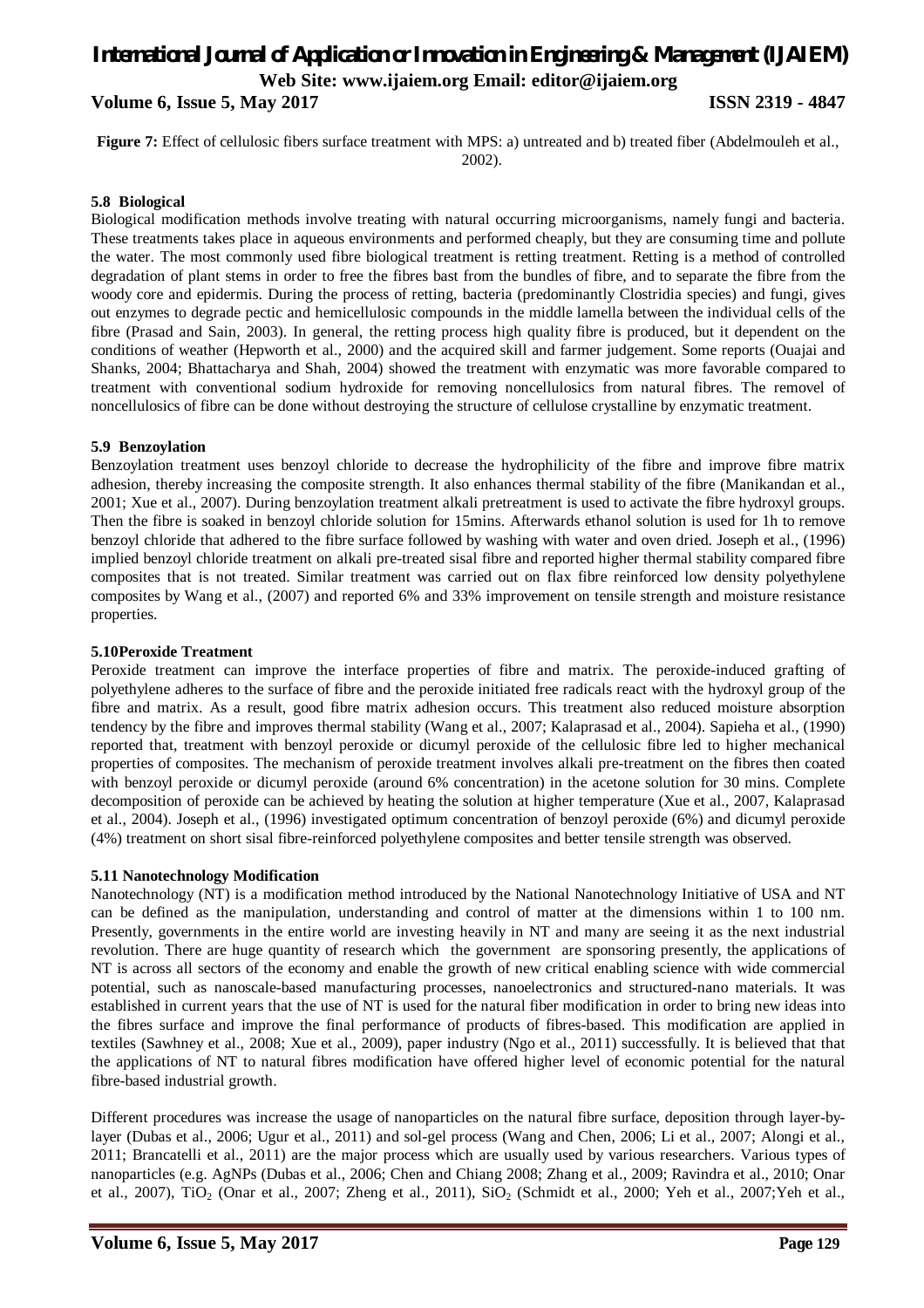## **Volume 6, Issue 5, May 2017 ISSN 2319 - 4847**

2007), ZnO (Yadav et al., 2006; Becheri et al., 2008) were developed to impart multifunctional properties (e.g. antibacteria, UV resistant, antiwrinkle finishing, water repellent) to natural fibres.

## **6. PHYSICAL MODIFICATION OF NATURAL FIBRE COMPOSITES**

Physical modification is carried out by making use of a number of instruments to modify the fibre surface and structural properties for the purpose of raising the fibres strength. The fibres hydrophobicity thereby influences the matrix with mechanical bonding. The traditional process involves thermotreatment (Ray et al., 1976; Da Cunha et al., 1993), calendaring (Semsarzadeh, 1986; Bisanda and Ansell, 1991), and stretching (Haig et al., 1990). Thermotreatment is a methods used in natural fibres modification using traditional procedure. It involves subjecting the fibres into treatment by heat beyond the glass temperature of transition lignin; it was proposed that lignin will migrate and softened to the fibre surface. Based on the report by Da Cunha et al., (1993), lignin kraft is having a glass transition temperature at 142°C. Degradation of lignin begins around temperature of 214°C; therefore fibres are heat to 200°C could likely result in softening (Brett and Waldron, 1996). During the process of flax fibres heating above 150°C for about 2hr, the lignin and hemicellulose are depolymerised into lower phenolic functionalities and molecular aldehyde (Stamboulis, 2000), which are combined by further curing reaction forming into water resistant resins. The resin keeps together all the microfibrils. (Prasad and Sain, 2003) treated thermally hemp fibres are reserved in an air enclosed vessel as well an inert environment, and reveals there was fibres openings by heating, even at the length also along the direction of width and diameter.

**(a)** Physical modification involving **calendaring, stretching, treatment by thermo** and hybrid yarns production does not modify the fibres chemical composition but they change the structural properties and the surface the fibre and thereby influencing the polymer mechanical bonding (Adekunle et al., 2010). Other method of surface fibre treatment using method of physical can be electrical discharge like (cold plasma, corona). **Corona treatment** procedure is a process very interesting for activation of surface oxidation. The techniques change the energy of surface for the fibres cellulose and activation increases of the fibre and increase the amount of aldehyde groups (Sakata et al., 1993).

**(b) Heat Treatment:** The process of heat treatment to make natural fibre material more durable is the oldest of the methods discussed. The process usually consists of the following steps: starting material may be dried or fresh fibre material; high temperature kiln drying at 100-130°C; intensive heat treatment at 180-250°C for several hours; cooling down and remoisturing (StoraEnso, 2009). To prevent the fibres from burning, some processes use water vapour, others use nitrogen, others use natural oils like rapeseed, linseed or sunflower oil (Rapp, 2001).

# **7. DURABILITY OF NATURAL FIBER COMPOSITES**

Durability of natural fiber composites in a dry environment does not seem to be an issue. The first generation of natural fiber composites using a petrochemical-based thermoplastic like PP or PE has been marketed as highly durable and free of maintenance (Morris and Cooper, 1998). The basic idea was that the natural fibres were encapsulated in a polymer that was resistant to environmental attack and therefore immune to weathering, etc. However, even improved compositions, including coupling agents, preservatives and UV absorbers, have shown that the natural fibres remain sensitive to decay (Westin *et al.*, 2008). Proper encapsulation of the fibres makes them less accessible for biodegradation, but not to such an extent that they become fully durable. For that purpose the fibre itself has to be modified to become more durable.

The biodegradation of natural fibres is related to the enzymatic activity of microorganisms. These micro organisms feel at home and become active at elevated moisture contents, while natural fibres easily take up water. The mere fact of water absorption already reduces the strength and stiffness performance of natural fibres. Also, uptake of water causes dimensional changes, thus causing cracks in the composite material and making the fibres more accessible for influences from outside. Biodegradation of the fibres causes further reduction in properties. Protection against biodecay is generally obtained (1) by making the fibres less accessible to enzymes, (2) by changing the substrate specific configuration such that enzymes do not recognise the polysaccharide polymers in the fibre anymore, (3) by removing the components most sensitive to biodegradation and (4) by making fibres less hygroscopic.

## **8. Performance of natural fiber composites**

The performance of natural fiber depends on the following investigated mechanical properties. They includes - Tensile strength, flexural strength, and impact strength properties are the most frequently studied mechanical properties of natural fiber reinforced plastic composites. Impact strength is the weakest of all these materials in mechanical performance behaviour. Apart from these - tensile, compressive and flexural properties, dynamic mechanical behavior, the long-term performance (creep behavior), impact properties are studied for natural fiber composites.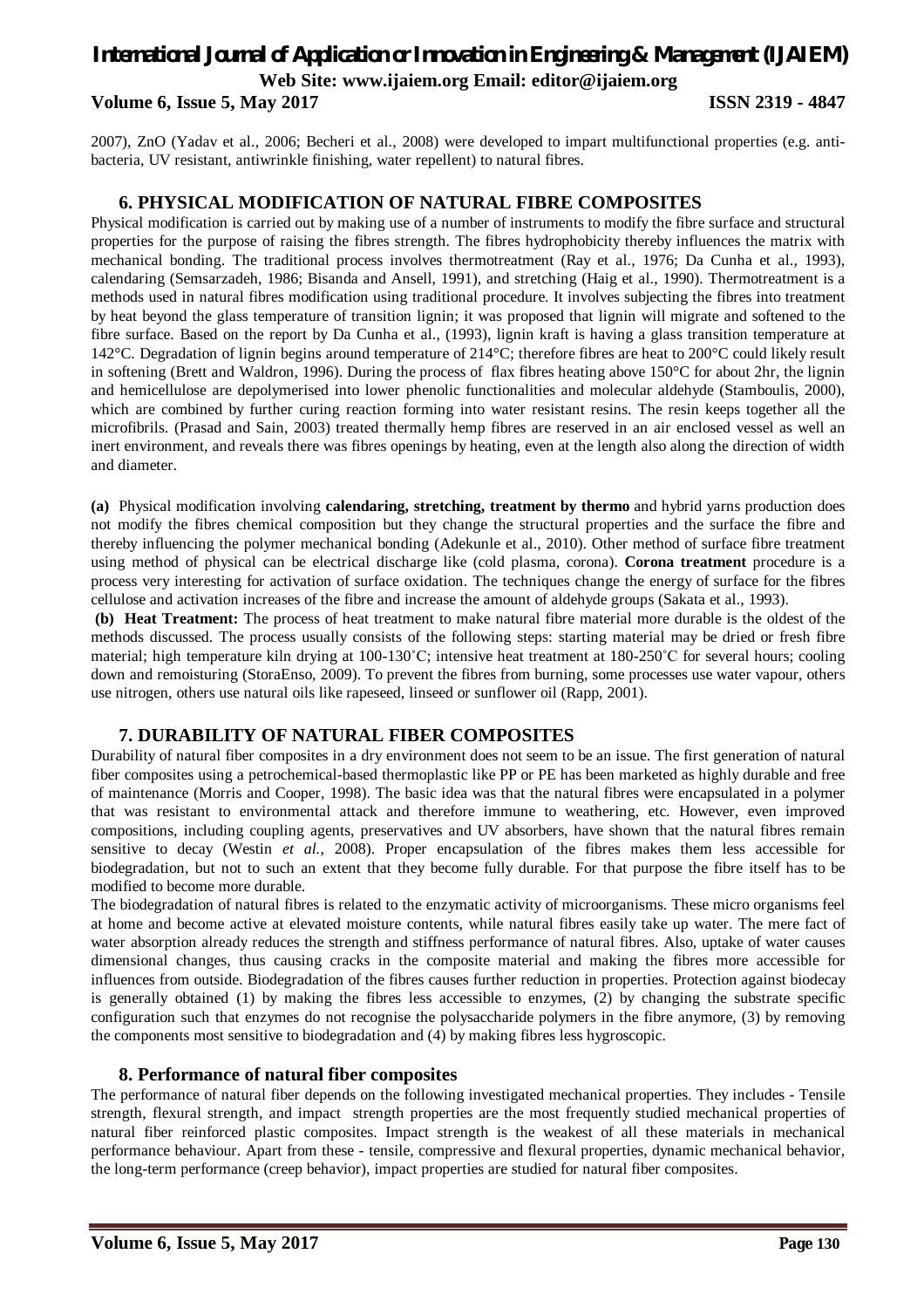**Volume 6, Issue 5, May 2017 ISSN 2319 - 4847** 

High vibration absorption



**Figure 14:** Properties of some fibers (Egidija, 2011)

## **9. DEVELOPMENTS OF NATURAL FIBER COMPOSITES**

Natural fibers have many main areas of attention for the growth of natural fiber composites, which give the potential impacts to the economy, impacts to the environmental, and the natural fiber composite ability to meet economic, social and material needs in the globe. The natural fiber reinforced polymer composite has contributed to the enhancement in the growth of biocomposites in view of sustainability and performance. Many researches are going everywhere in the globe, it focuses natural fibre composites performance. Nowadays natural fiber reinforced bio-composites have taken over extensively in oil and gas sectors in many applications. Very soon, if natural fiber composite materials and design associated methods are adequately grown-up to let their application widespread eg, as construction materials. The development of methods, systems, and standards could see natural fiber composite materials at a distinct benefit over the traditional materials. Many researches are going on to expand natural fiber composites material and discover their use as construction materials in different oil and gas industries, especially for load bearing applications.

## **10. CONCLUSION**

This review paper has discussed the top areas where natural fiber composites are penetrating the oil and gas industry. The important of natural fiber as agent of reinforcing in polymer composites was assessed and reviewed from status point, there performance and applications. It was reported that natural fiber reinforced composite materials have gained increase value in oil and gas, onshore, offshore, and various applications in the industry because of their weight is lighter, , carbon dioxide sequestration, competitive specific strength and stiffness, improvement in energy recovery, flexibility and ease to manufacture, and friendliness to the environment as well as their renewable nature.

It is stated that their scenario in the market for various load bearing applications for composites has changed because of the introduction of most recent biodegradable and biobased polymers. Nanotechnology shows much opportunity for the improvement of products for biocomposite in giving nanotechnology-based coatings to enhance uptake of water, volatile organic compounds and reduction in biodegradation and flame resistance. The usage of cellulose for nanocrystalline is beginning to explore for different uses because they are tougher than steel material and also stiffer than aluminum. Composite of nanocrystalline cellulose reinforced will soon offer higher value, performance, durability, service-life, and utility at the same time be a complete sustainable technology.

The natural fibre composite materials might be this century material revolution focusing on sustainability, ''cradle-tograve'' design, eco-efficiency, green chemistry and, industrial ecology that might direct the growth of a latest invention of natural fiber materials. Natural fiber reinforced polymeric composites will succeed depending on suitable processing methods, fibers modification to develop the bond or adhesion among the biopolymer and the fiber, modification of matrix and after they are treated to get better a performance and long-standing toughness and retardancy in fire. Very soon, the application of natural fiber composites will increase in oil and gas sector. There different usage will be based on their more development. There are many problems to be solved before the use of these composites grows to be completely competitive with fiber synthetic composites. Natural fiber composites are sustainable and could be fully recyclable, but could be more expensive if fully biobased and biodegradable and they are extremely sensitive to temperature and moisture. If an appropriate matrix is applied, the natural fiber can be 100 percent biodegradable, but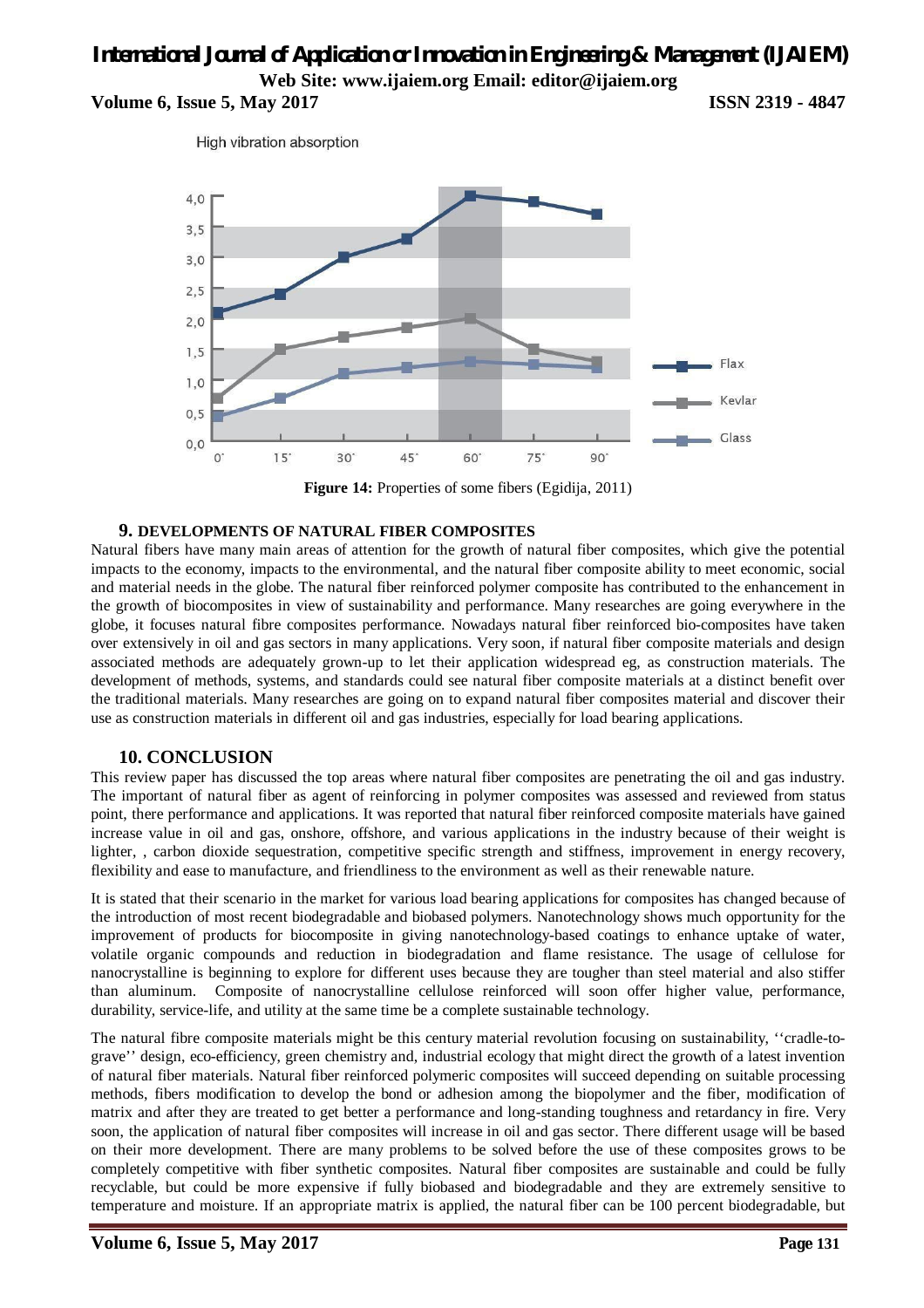# **Volume 6, Issue 5, May 2017 ISSN 2319 - 4847**

this biodegradation may have difficulty in controlling it. Natural fiber composites demonstrate excellent specific properties, except there variability is high in terms of properties. Natural fiber weaknesses could be defeated through the growth of more highly developed natural fibers processing and the composites. Though, a complete superiority in environment for natural fiber composites contrast to fiber made up of synthetic composites is still having problem due to their relatively too much processing time, which means more energy is consumed.

Consequently, more study can be done on underlisted problems:

(i) Extraction of fiber should give additional elemental and technical fibers for efficient embodiment into matrix of the composite to keep away the variability of fiber

(ii) The interfacial properties that is improved among the natural fiber and matrix must be achieved

(iii) To overcome the absorption of moisture relating toward long term strength (humidity, temperature and ultra violet radiation), fiber and matrix modification, resistance to fire, Properties and hybridization, durability, and optimization of processing and manufacturing focusing on the specific final products

(iv) Biodegradability and assessment of life cycle must be carefully researched

(v) The matrix, composites (thermoplastic and thermosets), coupling agents and additives prepared from resources that are renewable must be improved. Searching for latest and better biopolymers in order to substitute petroleum-based polymeric materials must be continued to completely meet up with the environmental goals in future

(vi) Multi disciplinary research, biotechnology, involving agricultural, polymeric material, and manufacturing aspects of the composite should be investigated.

(vii) Manufacturing technologies of the composite must be improved and accepted by the new bio-based polymer

(viii) Recent development and growth of nano-composites, wide research should focus on cellulosic nano-fibers as well as inorganic nano-fillers (e.g., nano-clays) should be incorporated into the composite materials of natural fiber reinforced.

## **Acknowledgement**

The authors expressed their gratitude for the support of Professorial Chair Occupant of PTDF Gas Chair research Group of University of Port Harcourt for this project.

## **References**

- [1] Gibson, The Cost Effective Use of Fibre Reinforced Composite Offshore Research Group. 2003 Seri Mohd, Najib Tun, Abdul Razak, Natural Fibre Composite Material Development Energy Sector, 2012.
- [2] K. G. Satyanarayana, G. G. C. Arizaga, F. Wypych, Prog. Polym. Sci. 2009, 34, 982.
- [3] O. Faruk, A. K. Bledzki, H. Fink, M. Sain, Prog. Polym. Sci. 2012, 37, 1552.
- [4] D. B. Dittenber, H. V. S. GangaRao, Composites, Part A: Appl. Sci. Manuf. 2012, 43, 1419.
- [5] A. K. Bledzki, A. A. Mamun, A. Jaszkiewicz, K. Erdmann, Compos. Sci. Technol. 2010, 70, 854.
- [6] Adekunle, K., Åkesson, D. and Skrifvars, M. (2010) Biobased Composites Prepared by Compression Molding with a Novel Thermoset Resin from Soybean Oil and a Natural-Fiber Reinforcement. *Journal of Applied Polymer Science*, 116, 1759-1765. http://dx.doi.org/10.1002/app.31634
- [7] Sakata, I., Morita, M., Tsuruta, N. and Morita, K. (1993) Activation of Wood Surface by Corona Treatment to Improve Adhesive Bonding. *Journal of Applied Polymer Science*, 49, 1251-1258. http://dx.doi.org/10.1002/app.1993.070490714
- [8] Maldas, D. and Kokta, B.V. (1989) Improving Adhesion of Wood Fiber with Polystyrene by the Chemical Treatment of Fiber with a Coupling Agent and the Influence on the Mechanical Properties of Composites. *Journal of Adhesion Science and Technology*, 3, 529-539. http://dx.doi.org/10.1163/156856189X00380
- [9] X. Lie, L. G. Tabil, S. Panigrahi, J. Polym. Environ. 2007, 15, 25.
- [10] M. J. John, R. D. Anandjiwala, Polym. Compos. 2008, 29, 187.
- [11] Y. Xie, C. A. S. Hill, Z. Xiao, H. Militz, C. Mai, Composites, Part A: Appl. Sci. Manuf. 2010, 41, 806.
- [12] D. Chandramohan and .k. Marimuthu, A review on natural fibers. J. 2011, 8(2)
- [13] Egidija Rainsalo, Application of Natural Fibres in Composite. 2011
- [14] Hoydonekx, H.E., van Rhijn,W.M., van Rhijn,W., Hueting, D., Tjeerdsma, B., van der Zee, M. and van Acker, J. (2007) Renewable furfuryl resin technology for wood modification. *Proc. Eur. Conf. Wood Modification2007*, pp.81–86.
- [15] Westin, M., Larsson-Brelid, P., Segerholm, B.K. and van den Oever, M. (2008) Wood plastic composites from modified wood, Part 3. Durability of WPCs with bioderived matrix. InternationalResearch Group on Wood Protection, Document No. IRG/WP 08-40423
- [16] Rana, A.K., Basak, R.K., Mitra, B.C., Lawther, M. and Banerjee, A.N. (1997) Studies of acetylation of jute using simplified procedure and its characterization. *J. Appl. Polym. Sci.*, 64(8),1517-1523.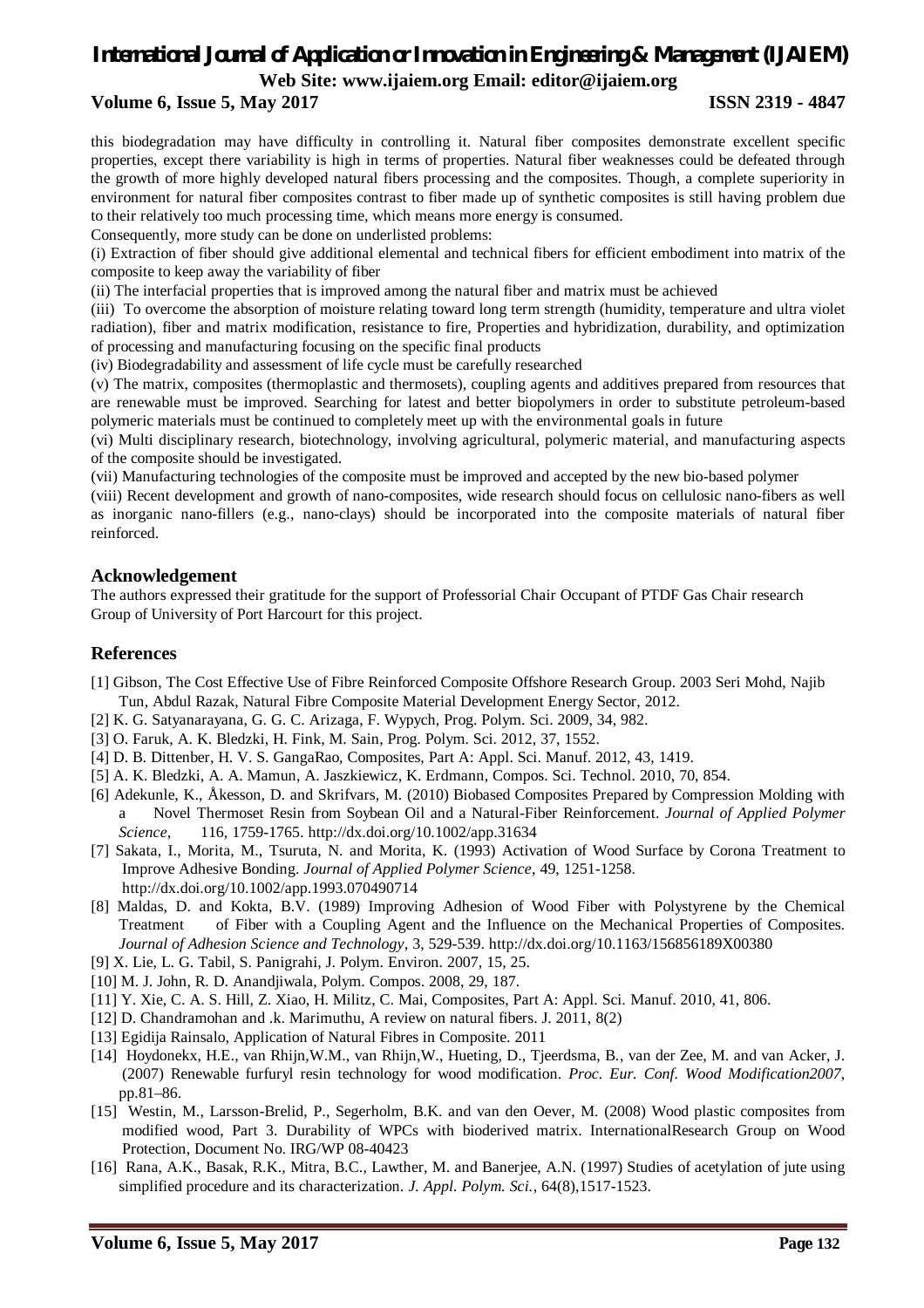# *International Journal of Application or Innovation in Engineering & Management (IJAIEM)* **Web Site: www.ijaiem.org Email: editor@ijaiem.org Volume 6, Issue 5, May 2017 ISSN 2319 - 4847**

- [17] Rana, A.K., Mitra, B.C. and Banerjee, A.N. (1999) Effect of acetylation on dimensional stability, mechanical, and dynamic properties of jute board. *J. Appl. Polym. Sci.*, 72, 935-944.
- [18] Zafeiropoulos, N.E., Williams, D.R., Baillie, C.A. and Matthews, F.L. (2002) Engineering and characterization of the interface in flax fibre/polypropylene composite materials. Part I. Development and investigation of surface treatments. *Compos. Part A: Appl. Sci. Mfg*, 33, 1083–1093
- [19] StoraEnso (2009) ThermoWood technical product sheet (12 March 2009); available at: http://www.storaenso. com/products/wood-products/product-range/thermowood/thermowood/Documents/thermowood.pdf (accessed April 2009).
- [20] Rapp, A.O. (2001) Review on heat treatments of wood, BFH Hamburg, European Commission Research Directorate, Brussels; available at: http://projects.bre.co.uk/ecotan/pdf/Heat treatment processes Andreas Rapp%20.pdf (accessed 10 April 2009).
- [21] Stamboulis, A., Baillie, C.A., Garkhail, S.K., van Melick, H.G.H. and Peijs, T. (2000) Environmental durability flax fibres and their composites based on polypropylene matrix. *Appl. Compos. Mater.*, 7, 273–294.
- [22] Pickering, K.L., Li, Y., Farrell, R.L., & Lay, M. (2007). Interfacial modification of hemp fibre reinforced composites using fungal and alkali treatment. *Biobased Material and Bioenergy, 1*(1)109-117.
- [23] Sreekala, M.S., Kumaran, M.G., Joseph, S., & Jacob, M. (2000). Oil palm fibers reinforced phenol formaldehyde composites: Influence of fibers surface modifications on the mechanical performance. *Applied composite materials, 7*(5-6), 295-329
- [24] Tserki, V., Zafeiropoulos, N.E., Simon, F., & Panayiotou, C. (2005). A study of the effect of acetylation and propionylation surface treatments on natural fibres. *Composites: Part A, 36*(8), 1110–1118.
- [25] Xue, L., Lope, G.T., & Satyanarayan, P. (2007). Chemical treatment of natural fibre for use in natural fibrereinforced
- [26] Rowell, R.M., Young, R.A., & Rowell, J.K. (2000). Paper and composites from agro-based resources. *Carbohydrate Polymers, 41*(1), 69-78.
- [27] Mishra, S., Mohanty, A.K., Drzal, L.T., Misra, M., Parija, S., Nayak, S.K., & Tipathy, S.S. (2003). Studies on mechanical performance of biofiber/glass reinforced polyester hybrid composites. *Composites Science and Technology, 63*(10), 1377-1385.
- [28] Wang, B., Panigrahi, S., Tabil, L., & Crerar, W. (2007). Pretreatment of flax fibres for use in rotationally molded biocomposites. *Reinforced Plastics and Composites, 26*(5), 447-463.
- [29] Joseph, K., Thomas, S., & Pavithran, C. (1996). Effect of chemical treatment on the tensile properties of short sisal fibrereinforced polyethylene composites. *Polymer, 37*(23), 5139- 5149.
- [30] Kalaprasad, G., Francis, B., Radhesh, C., Pavithran, C., Groeninckx, G., & Thomas, S. (2004). Effect of fibre length and chemical modifications on the tensile properties of intimately mixed short sisal/glass hybrid fibre reinforced low density polyethylene composites. *Polymer International, 53*(11), 1624-1638.
- [31] Sapieha, S., Allard, P., & Zang, Y.H. (1990). Dicumyl peroxide modified cellulose/LLDPE composites. *Applied Polymer Science, 41*(9-10), 2039-2048.
- [32] Aziz, S.H. and Ansell, M.P. (2004). The effect of alkalization and alignment on the mechanical and thermal properties of kenaf and hemp bast fiber composites: Part 2- cashew nut shell liquid matrix. Compos. Sci. Technol. 64: 1231-1238.
- [33] Bisanda, E.T.N. (2000). The effect of alkali treatment on the adhesion characteristics of sisal fibres. Appl. Compos. Mater. 7: 331-339.
- [34] Fung, K.L., Li, R.K.Y., and Tjong, S.C. (2002) Interface modification on properties of sisal fiber-reinforced polypropylene composites. J. Appl. Polym. Sci. 85: 169-176.
- [35] Pickering, K.L., Abdalla, A., Ji, C., McDonald, A.G., and Franich, R.A. (2003). The effect of silane coupling agents on radiata pine fibre for use in thermoplastic matrix composites. Compos: Part A: Appl. Sci. Manufact. 34: 915-<br>
926.
- [36] Nabar GM, Padmanabhan CV. Studies in oxycellulose. Part III. Oxidation of cellulose with a mixture of nitrogen dioxide and oxygen. Proceedings Mathematical Sciences. 1950;32(4):212-231.
- [37] Abdelmouleh, M., Boufi, S., Salah, A.B., Belgacem, M.N., and Gandini, A. (2002). Interaction of coupling agents with cellulose. Langmuir. 18: 3203-3208.
- [38] Bledzki, A.K. and Gassan, J. (1999). Composites reinforced with cellulose based fibres. Prog. Polym. Sci. 24:221- 274.
- [39] Jahn, A., Schröder, M.W., Füting, M., Schenzel, K., and Diepenbrock, W. (2002).
- [40] Joseph, K., Varghese, S., Kalaprasad, G., Thomas, S., Prasannakumari, L., Koshy, P., and Pavithran, C. (1996(a)). Influence of interfacial adhesion on the mechanical properties and fracture behaviour of short sisal fibre reinforced polymer composites. Euro. Polym. J. 32: 1243-1250.
- [41] Jana, S.C. and Prieto, A. (2002(a)). Natural fiber composites of high-temperature thermoplastic polymers: Effects of coupling agents. J. Appl. Polym. Sci. 86: 2168- 2173.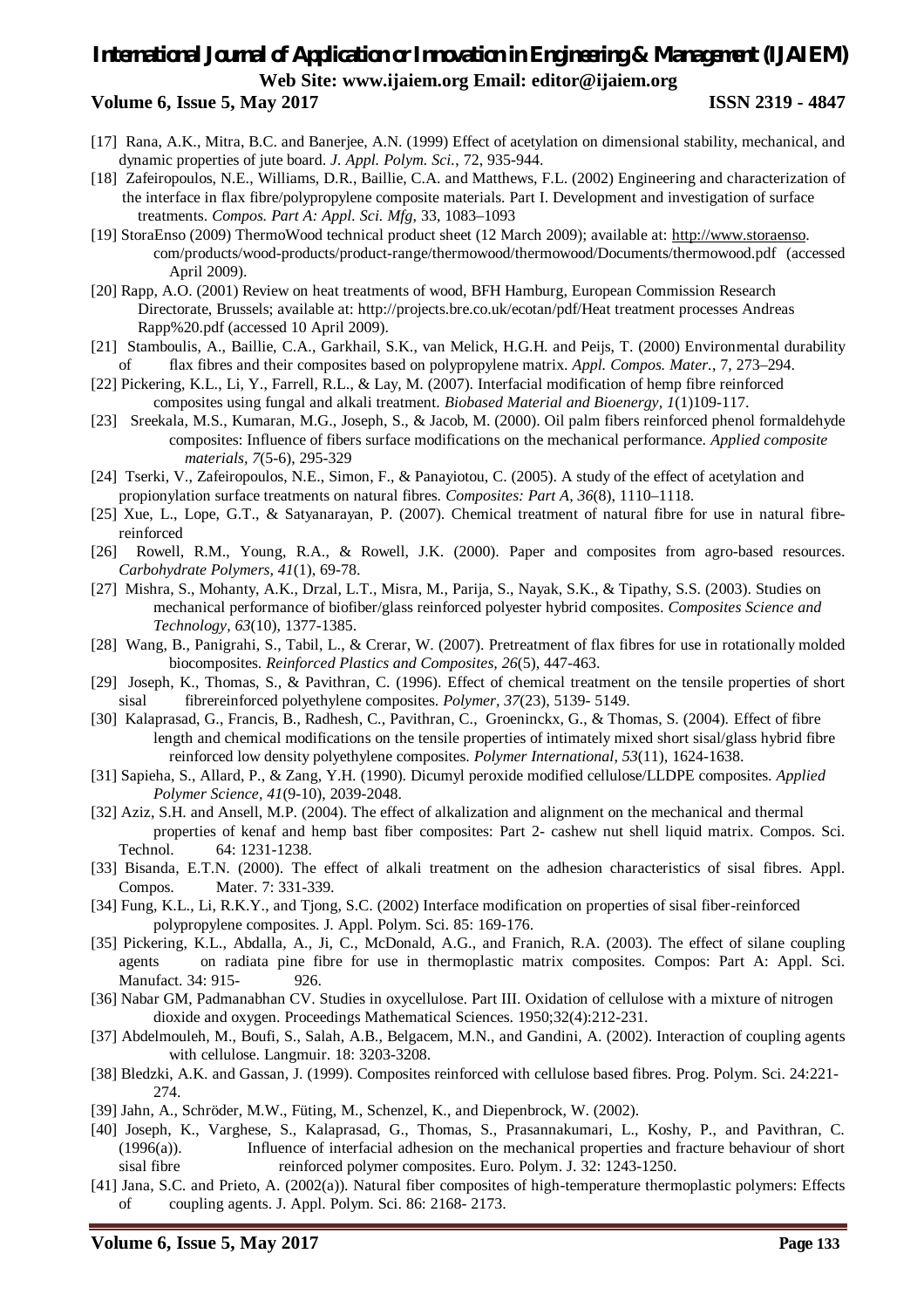## **Volume 6, Issue 5, May 2017 ISSN 2319 - 4847**

- [42] Mohanty, A.K., Khan, M.A., and Henrichsen, G. (2000). Surface modification of jute and its influence on performance of biodegradable jute-fabric/biopol composites. Compos. Sci. Technol. 60: 1115-1124.
- [43] Zafeiropoulos, N.E., Baille, C.A., and Hodgkinson, J.M. (2002(a)). Engineering and characterisation of the interface in flax fibre/polypropylene composite materials. Part II. The effect of surface treatments on the interface. Compos. Part A: Appl. Sci. Manufact. 33: 1185-1190.
- [44] Zafeiropoulos, N.E., Williams, D.R., Baille, C.A., and Matthews, F.L. (2002(b)). Engineering and characterisation of the interface in flax fibre/polypropylene composite materials. Part I. Development and investigation of surface treatments. Compos. Part A: Appl. Sci. Manufact. 33: 1083-1093.
- [45] Sreekala, M.S. and Thomas, S. (2003). Effect of fibre surface modification on watersorption characteristics of oil palm fibres. Compos. Sci. Technol. 63: 861-859
- [46] Rong, M.Z., Zhang, M.Q., Liu, Y., Yang, G.C., and Zeng, H.M. (2001). The effect of fiber treatment on the techanical properties of unidirectional sisal-reinforced epoxy composites. Compos. Sci. Technol. 61: 1437- 1447.
- [47] Valadez-Gonzalez, A., Cervantes-Uc, J.M., Olayo, R., and Herrera-Franco, P.J. (1999(a)). Effect of fiber treatment fiber surface treatment on the fiber-matrix bond strength of natural fiber reinforced composites. Compos. Part B: Eng. 30: 309-320.
- [48] Valadez-Gonzalez, A., Cervantes-Uc, J.M., Olayo, R., and Herrera-Franco, P.J. (1999(b)). Chemical modification of henequén fibers with an organosilane coupling agent. Compos. Part B: Eng. 30: 321-331
- [49] Xue C-H, Jia S-T, Zhang J, Tian L-Q. Superhydrophobic surfaces on cotton textiles by complex coating of silica nanoparticles and hydrophobization. Thin Solid Films. 2009;517(16):4593-4598.
- [50] Ngo YH, Li D, Simon GP, Garnier G. Paper surfaces functionalized by nanoparticles. Adv Colloid Interface Sci. 2011;163(1):23-38.
- [51] Dubas ST, Kumlangdudsana P, Potiyaraj P. Layer-by-layer deposition of antimicrobial silver nanoparticles on textile fibers. Colloids Surf Physicochem Eng Aspects. 2006;289(1-3):105-109.
- [52] Uğur ŞS, Sarıışık M, Aktaş AH. Nano-Al2O3 multilayer film deposition on cotton fabrics by layer-by-layer deposition method. Mater Res Bull. 2011;46(8):1202-1206.
- [53] Wang CX, Chen SL. Surface treatment of cotton using β-cyclodextrins sol–gel method. Appl Surf Sci. 2006;252(18):6348-6352.
- [54] Ray, D. and Sarkar, B.K. (2001). Characterization of alkali-treated jute fibers for physical and mechanical properties. J. Appl. Polym. Sci. 80: 1013-1020.
- [55] Ray, D., Sakar, B.K., and Rana, A.K. (2002). Study of the thermal behavior of alkali treated jute fibers. J. Appl. Polym. Sci. 85: 2594-2599.
- [56] Mwaikambo, L.Y. and Ansell, M.P. (1999). The effect of chemical treatment on the properties of hemp, sisal, jute, and kapok for composite reinforcement. Die. Angew. Makromol. Chem. 272: 108-116.
- [57] Mwalkambo, L.Y. and Ansell, M.P. (2002). Chemical modification of hemp, sisal, jute, and kapok fibers by alkalization. J. Appl. Polym. Sci. 84: 2222-2234.
- [58] A. M. M. Edeerozey*, et al.*, "Chemical modification of kenaf fibers," *Materials Letters,* vol. 61, pp. 2023-2025, 2007.
- [59] S. H. Aziz and M. P. Ansell, "The effect of alkalization and fibre alignment on the mechanical and thermal properties of kenaf and hemp bast fibre composites: Part 1-polyester resin matrix," *Composites Science and Technology,* vol. 64, pp. 1219-1230, 2005.
- [60] Román-Aguirre, M., Márquez-Lucero, A., and Zaragoza-Contreras, E.A. (2004). Elucidating the graft copolymerization of methyl methacrylate onto wood-fiber. Carbo. Polym. 55: 201-210.
- [61] Mohd Y, Tabil, T. G., Panigrahi, S., Chemical Treatments of Natural Fiber for Use in Natural Fiber-Reinforced Composites: A Review, Journal of Polymers and the Environment, 2011, 15, 25-33.
- [62] Razera and Frollini., Natural Fiber Eco-composites*,* Polymer Composites, 2004, 28(1), 98-107.
- [63] D. Feng, D.F.Caulfield, and A.R. Sanadi. Effect of compatibilizer on composites, Polymer Composites, 22:506 (2001).
- [64] T. H. D. Sydenstricker*, et al.*, "Pull-out and other evaluations in sisalreinforced polyester biocomposites," *Polymer Testing,* vol. 22, pp. 375- 380, 2003.
- [65] Rowell, R.M. (1997). Agro-fiber composites: Exploring the limits. Proceedings of the 18<sup>th</sup> Rise International Symposium on Materials Science: Polymeric Composites-Expanding the Limits Denmark.127-133.
- [66] Martins and Joekes (2003). Recent Developments in Chemical Modification and Characterization of Natural Fiber- Reinforced Composites, Polymer Composites; 189-207.
- [67] A. Mattoso*, et al.*, "Effect of fiber surface treatment on the fiber-matrix bond strength of natural fiber reinforced composites," *Composites Part B: Engineering,* vol. 30, pp. 309-320, 1997.
- [68] Sgriccia, N., Hawley, M., & Misra, M. (2008). Characterization of natural fibre surfaces and natural fibre composites. *Composites Part A- Applied Science & Manufacturing, 39*(3), 514-522.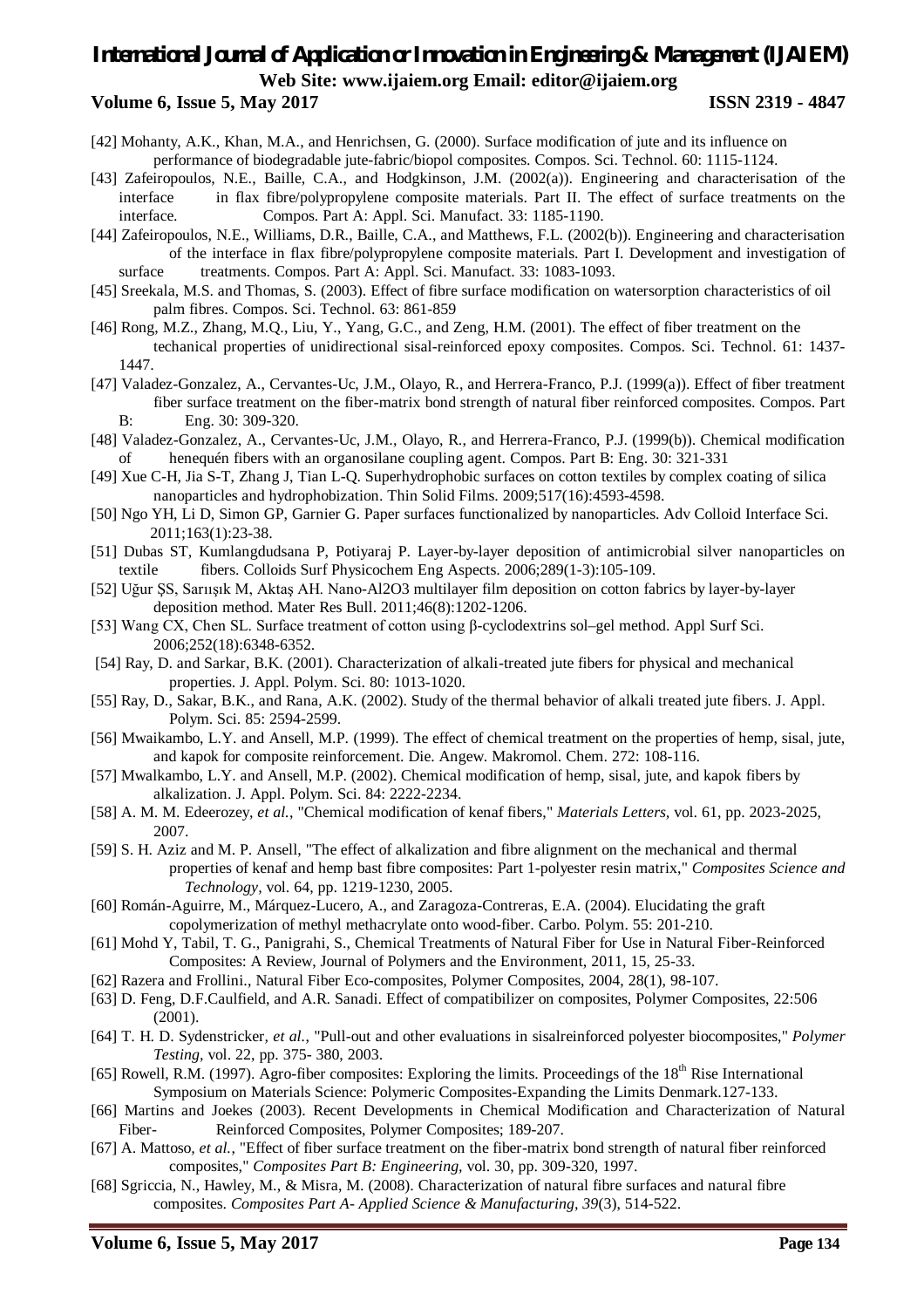# **Volume 6, Issue 5, May 2017 ISSN 2319 - 4847**

- [69] Stamboulis A, Baillie CA, Garkhail SK, van Melick HGH, Peijs T. Environmental Durability of Flax Fibres and their Composites based on Polypropylene Matrix. Appl Compos Mater. 2000;7(5):273-294.
- [70] Prasad BM, Sain MM. Mechanical properties of thermally treated hemp fibers in inert atmosphere for potential composite reinforcement. Mater Res Innovations. 2003;7(4):231-238.
- [71] Mwaikambo LY, Ansell MP. Hemp fibre reinforced cashew nut shell liquid composites. Compos Sci Technol. 2003;63(9):1297-1305.
- [72] Alongi J, Ciobanu M, Malucelli G. Novel flame retardant finishing systems for cotton fabrics based on phosphorus- containing compounds and silica derived from sol–gel processes. Carbohydr Polym. 2011;85(3):599-608.
- [73] Brancatelli G, Colleoni C, Massafra MR, Rosace G. Effect of hybrid phosphorus-doped silica thin films produced by sol-gel method on the thermal behavior of cotton fabrics. Polym Degrad Stab. 2011;96(4):483-490.
- [74] Chen C-Y, Chiang C-L. Preparation of cotton fibers with antibacterial silver nanoparticles. Mater Lett. 2008;62(21- 22):3607-3609.
- [75] Zhang F, Wu X, Chen Y, Lin H. Application of silver nanoparticles to cotton fabric as an antibacterial textile finish. Fibers and Polymers. 2009;10(4):496-501.
- [76] Ravindra S, Murali Mohan Y, Narayana Reddy N, Mohana Raju K. Fabrication of antibacterial cotton fibres loaded with silver nanoparticles via -Green Approachl. Colloids Surf Physicochem Eng Aspects. 2010;367(1-3):31-40.
- [77] Matsui T, Yamaoka A. Ozone-oxidation of hemp and graft copolymerization of mathyl mechacrylate onto it. Research memoirs of the Kobe Technical College 1997;36(1):51-55.
- [78] Onar N, Ebeoglugil MF, Kayatekin I, Celik E. Low-temperature, sol–gel-synthesized, silver-doped titanium oxide coatings to improve ultraviolet-blocking properties for cotton fabrics. J Appl Polym Sci. 2007;106(1):514- 525.
- [79] Zheng C, Chen G, Qi Z. Ultraviolet resistant/antiwrinkle finishing of cotton fabrics by sol-gel method. J Appl Polym Sci. 2011;122(3):2090-2098.
- [80] Schmidt H, Jonschker G, Goedicke S, Mennig M. The Sol-Gel Process as a Basic Technology for Nanoparticle-Dispersed Inorganic-Organic Composites. J Sol-Gel Sci Technol. 2008;19(1):39-51.
- [81] Yeh J-T, Chen C-L, Huang K-S. Preparation and application of fluorocarbon polymer/SiO2 hybrid materials, part 1: Preparation and properties of hybrid materials. J Appl Polym Sci. 2007;103(2):1140-1145.
- [82] Yadav A, Prasad V, Kathe A, Raj S, Yadav D, Sundaramoorthy C, et al. Functional finishing in cotton fabrics using zinc oxide nanoparticles. Bull Mater Sci. 2006;29(6):641-645.
- [83] Becheri A, Dürr M, Lo Nostro P, Baglioni P. Synthesis and characterization of zinc oxide nanoparticles: application to textiles as UV-absorbers. J Nanopart Res. 2008;10(4):679-689.
- [84] Jones EW, Rayburn JA. Crosslinking of cotton cellulose with diglycidyl ether. J Appl Polym Sci. 1961;5(18):714- 720.
- [85] Clingman AL, Schwenker RF. The alkane dithioether and the polysulfide crosslinking of cellulose. Journal of Polymer Science Part C: Polymer Symposia. 1965;11(1):107-118.
- [86] Research L. Nanotechnology: Where Does the US Stand? In: Research L, editor. Testimony before the Research Subcommittee of the House Committee on Science, New York: Lux Research; 2005.
- [87] Sawhney APS, Condon B, Singh KV, Pang SS, Li G, Hui D. Modern Applications of Nanotechnology in Textiles. Textile Research Journal. 2008;78(8):731-739.
- [88] Ray PK, Chakravarty AC, Bandyopadhaya SB. Fine structure and mechanical properties of jute differently dried after retting. J Appl Polym Sci. 1976;20(7):1765-1767.
- [89] Da Cunha C, Deffieux A, Fontanille M. Synthesis and polymerization of lignin-based macromonomers. III. Radical copolymerization of lignin-based macromonomers with methyl methacrylate. J Appl Polym Sci. 1993;48(5):819- 831.
- [90] Semsarzadeh MA. Fiber matrix interactions in jute reinforced polyester resin. Polym Compos. 1986;7(1):23-25.
- [91] Bisanda ETN, Ansell MP. The effect of silane treatment on the mechanical and physical properties of sisal-epoxy composites. Compos Sci Technol. 1991;41(2):165-178.
- [92] Haig Zeronian S, Kawabata H, Alger KW. Factors Affecting the Tensile Properties of Nonmercerized and Mercerized Cotton Fibers. Textile Research Journal. 1990;60(3):179-183.
- [93] Brett CT, Waldron K. Physiology and biochemistry of plant cell walls. London: Chapman & Hall; 1996.
- [94] Stamboulis A, Baillie CA, Garkhail SK, van Melick HGH, Peijs T. Environmental Durability of Flax Fibres and their Composites based on Polypropylene Matrix. Appl Compos Mater. 2000;7(5):273-294.
- [95] Ragoubi M, Bienaime D, Molina S, George B, Merlin A. Impact of corona treated hemp fibres onto mechanical properties of polypropylene composites made thereof. Industrial Crops and Products. 2010;31(2):344-349.
- [96] Moe Thwe and Kin Liao. Effects of environmental aging on the mechanical properties of bamboo-glass fibre reinforced polymer matrix hybrid composites. Compos part A, 33:43-52, 2002.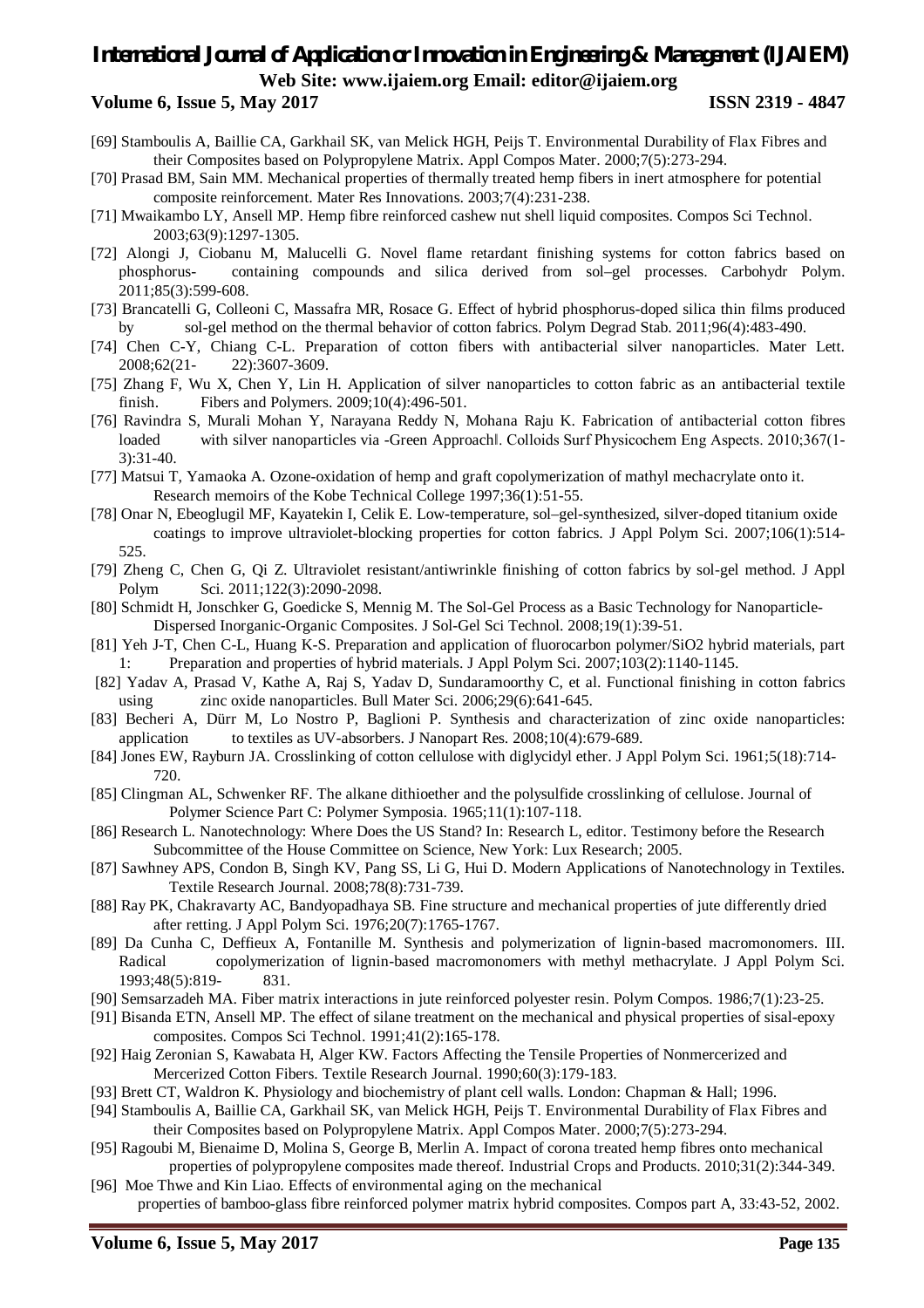### **Volume 6, Issue 5, May 2017 ISSN 2319 - 4847**

Bledzki, A.K., A.A. Mamun, M. Lucka-Gabor and V.S. Gutowski, 2008. The Effects of Acetylation on Properties of Flax Fibre and its Polypropylene Composites. eXPRESS Polymer Letters, 2(6): 413-422.

- [97] Ghali, L., M.Aloui, M. Zidi, H. Bendaly, S.M. Sahil and F. Sakli, 2011. Kraft Pulping of *Juniperus communis*  Results in Paper with Unusually High Elasticity. BioResources, 6(4): 3836-3849.
- [98] Seena J., Koshy P., Thomas S.: The role of interfacial interactions on the mechanical properties of banana fibre reinforced phenol formaldehyde composites.Composite Interfaces, **12**, 581–600 (2005).
- [99] N. J. Rodríguez*, et al.*, "Assessment of coconut fibre insulation characteristics and its use to modulate temperatures in concrete slabs with the aid of a finite element methodology," *Energy and Buildings,* vol. 43, pp. 1264-1272, 2011.
- [100] Tserki V., Zafeiropoulos N. E., Simon F., Panayiotou C.: A study of the effect of acetylation and propionylation surface treatments on natural fibres. Composites, Part A: Applied Science and Manufacturing, **36**, 1110–1118 (2005).
- [101] L. Y. Mwaikambo and M. Ansell, "Mechanical properties of alkali treated plant fibres and their potential as reinforcement materials. I. hemp fibres," *Journal of Materials Science,* vol. 41, pp. 2483-2496, 2006.
- [102] M . John and R. Anandjiwala, "Recent developments in chemical modification and characterization of natural fiber reinforced composites," *Polymer composites,* vol. 29, pp.187-207, 2008.
- [103] M. C. Symington*, et al.*, "Tensile Testing of Cellulose Based Natural Fibers for Structural Composite Applications," *Journal of Composite Materials,* vol. 43, pp. 1083-1108, May 1, 2009 2009.
- [104] N. Defoirdt*, et al.*, "Assessment of the tensile properties of coir, bamboo and jute fibre," *Composites Part A: Applied Science and Manufacturing,* vol. 41, pp. 588-595, 2010.
- [105] M. Aslan*, et al.*, "Strength variability of single flax fibres," *Journal of Materials Science,* vol. 46, pp. 6344- 6354, 2011.
- [106] C. Asasutjarit*, et al.*, "Materials and mechanical properties of pretreated coir-based green composites," *Composites Part B: Engineering,* vol. 40, pp. 633-637, 2009.
- [107] S. H. P. Bettini*, et al.*, "Investigation on the use of coir fiber as alternative reinforcement in polypropylene," *Journal of Applied Polymer Science,* vol. 118, pp. 2841-2848, 2010.
- [108] S. Rassmann*, et al.*, "Effect of resin system on the mechanical properties and water absorption of kenaf fibre reinforced laminates," *Materials & Design,* vol. 32, pp. 1399-1406, 2011.
- [109] A. Alawar*, et al.*, "Characterization of treated date palm tree fiber as composite reinforcement," *Composites Part B: Engineering,* vol. 40, pp. 601-6 06, 2009.
- [110] S. Shinoj*, et al.*, "Towards industrial utilization of oil palm fibre: Physical and dielectric characterization of linear low density polyethylene composites and comparison with other fibre sources," *Biosystems Engineering,* vol. 106, pp. 378-388, 2010.
- [111] O. Shinji, "Mechanical properties of kenaf fibers and kenaf/PLA composites," *Mechanics of Materials,* vol. 40, pp. 446-452, 2008 2008.
- [112] A. Gomes*, et al.*, "Development and effect of alkali treatment on tensile properties of curaua fiber green composites," *Composites Part A: Applied Science and Manufacturing,* vol. 38, pp. 1811-1820, 2007.
- [113] G. W. Beckermann and K. L. Pickering, "Engineering and evaluation of hemp fibre reinforced polypropylene composites: Fibre treatment and matrix modification," *Composites Part A: Applied Science and Manufacturing,* vol. 39, pp. 979-988, 2008.
- [114] Bei Wang . Pretreatment of flax fibers for use in rotationally molded biocomposites. A thesis submitted to the college of graduate studies University of Saskatchewan, Saskatoon, SK Canada, 2004.
- [115] O. Faruk, A. K. Bledzki, H. Fink, M. Sain, Prog. Polym. Sci. 2013, 37, 1552.
- [116] X. Li, L. G. Tabil, S. Panigrahi, J. Polym. Environ. 2008, 15, 25.
- [117] A. K. Bledzki, O. Faruk, A. A. Mamun, Polimery 2003, 53, 35.
- [118] Wang, W., Cai, Z., & Yu, J. (1993). Study on the chemical modification process of jute fiber. *Journal of Engineered Fibers and Fabrics*, Vol. 3, No. 2 pp. (1-11)
- [119] Maya Jacob John, Rajesh D. Anandjiwala, Sabu Thomas (2010). Hybrid Composites.
- [120] Gupta, M, Singh, B., Verma A., and Tyagi, O. (2002. FT-IR microscopic studies on coupling agents: Treated natural fibres. Polym. Intern. 49: 1444-1451.
- [121] Ray D, Sarkar BK, Bose NR. Impact fatigue behaviour of vinylester resin matrix composites reinforced with alkali treated jute fibres. Composites Part A: Applied Science and Manufacturing. 2001;33(2):233-241.
- [122] Schmidt H, Jonschker G, Goedicke S, Mennig M. The Sol-Gel Process as a Basic Technology for Nanoparticle-Dispersed Inorganic-Organic Composites. J Sol-Gel Sci Technol. 2008;19(1):39-51.
- [123] Prasad BM, Sain MM. Mechanical properties of thermally treated hemp fibers in inert atmosphere for potential composite reinforcement. Mater Res Innovations. 1993;7(4):231-238.